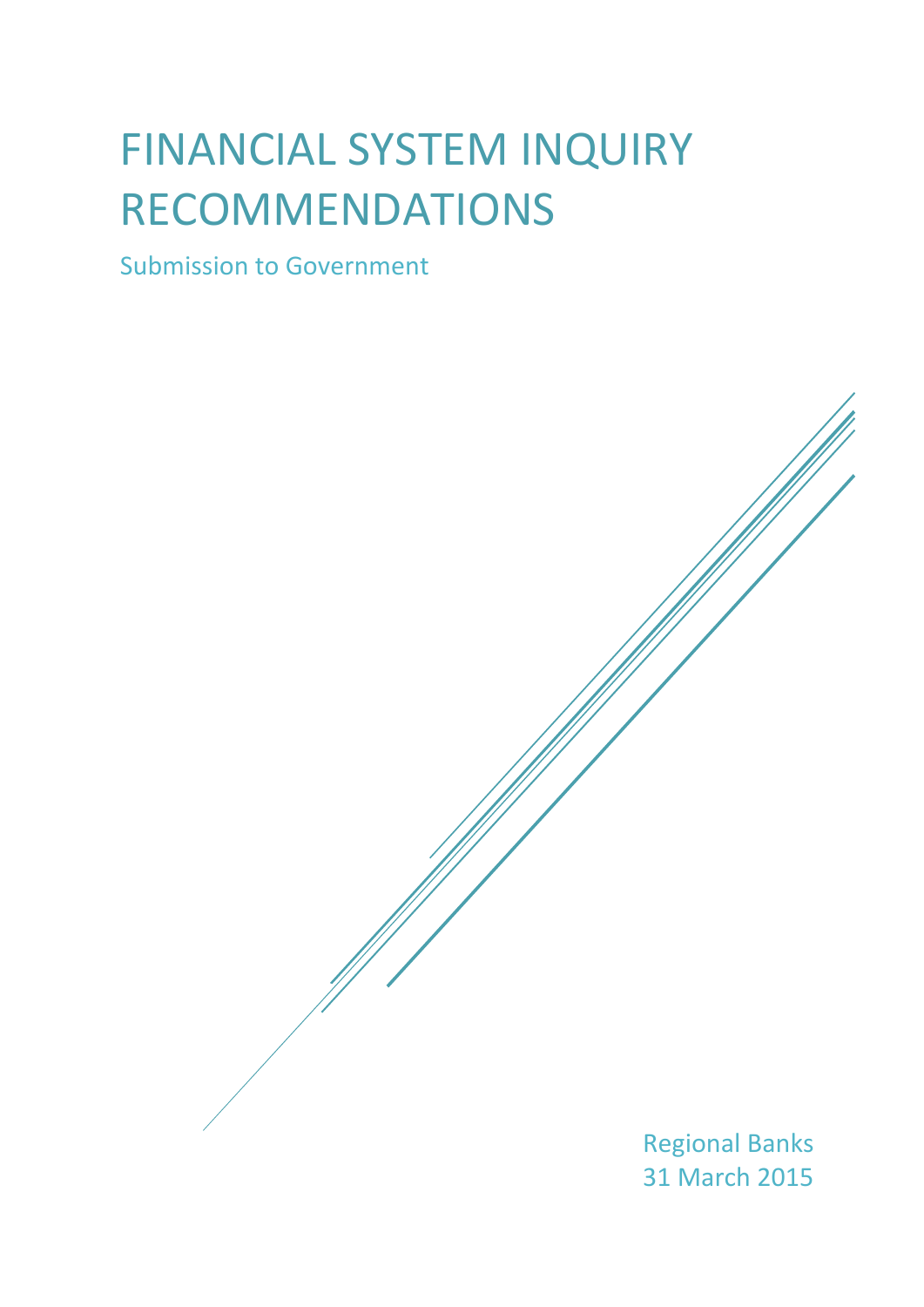# **CONTENTS**

|  | APPENDIX A. Excerpt from OECD Economic Surveys Australia - December 2014 20 |  |  |  |  |  |
|--|-----------------------------------------------------------------------------|--|--|--|--|--|
|  |                                                                             |  |  |  |  |  |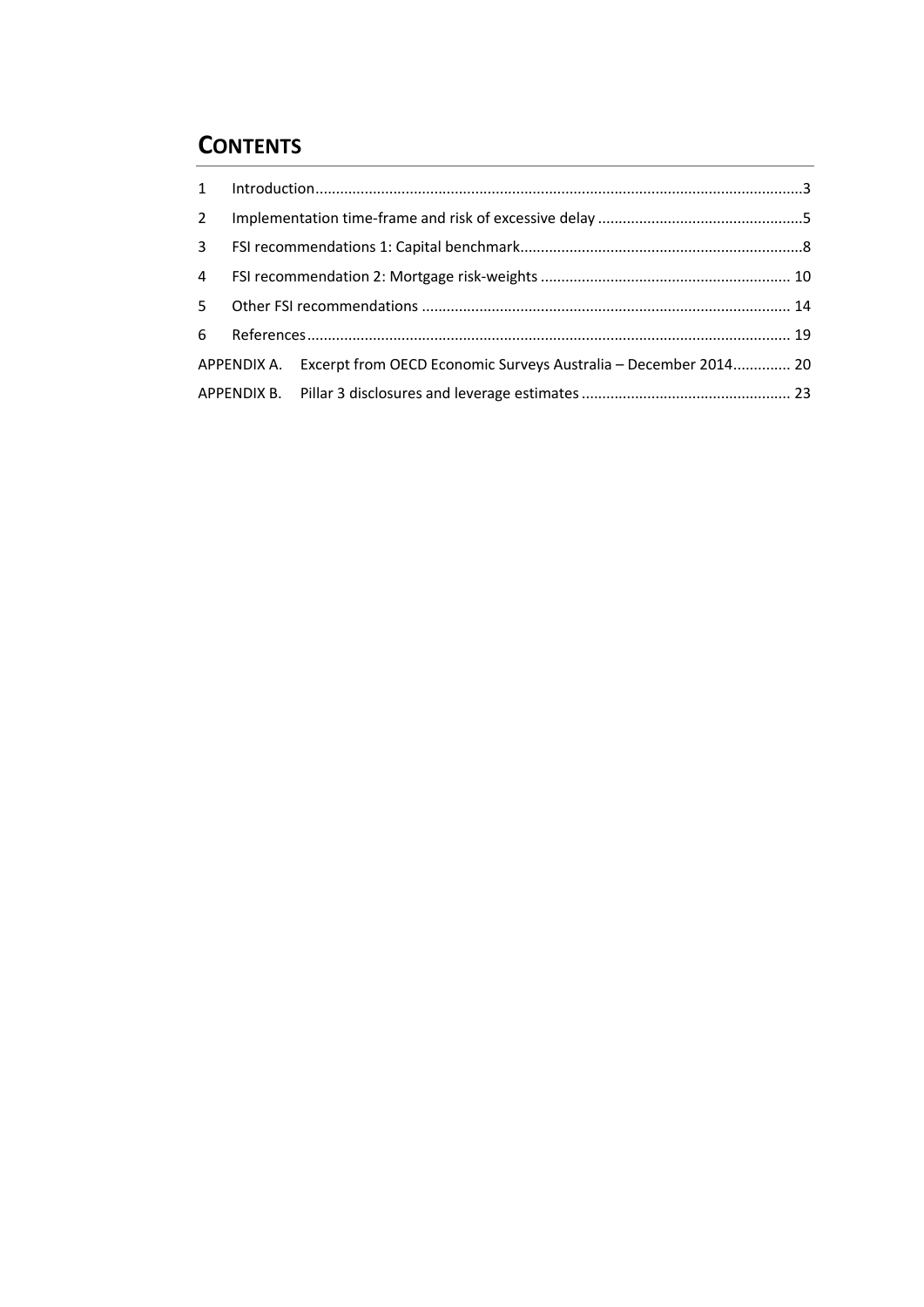### <span id="page-2-0"></span>**1 INTRODUCTION**

The regional banks welcome the opportunity to make a further submission to Treasury on the recommendations of the final report of the Financial System Inquiry (FSI). The FSI has made a number of significant and welcome recommendations aimed at promoting efficiency, resilience and fairness of the financial system and to increase competition in the banking sector.

In previous submissions to the FSI, the regional banks advocated for principles, regulations, and a prudential framework for the banking sector based on competitive neutrality that builds confidence in Australia's financial system and delivers improved long-term competitive outcomes for consumers, small business, and the economy. The regional banks contend that the financial system will benefit from a competitive multi-tiered banking system.

The final report of the FSI acknowledged the need to level the playing field in banking. The major banks currently receive significant funding and capital advantages under the existing prudential framework and by virtue of being deemed to be systemically important to the domestic economy. The advantages became more pronounced during the global financial crisis. Competition and competitive neutrality must be given greater prominence in the regulation of the Australian banking system.

The regional banks particularly welcome the recommendations of the FSI to reduce the gap in risk-weightings of residential mortgages, to strengthen the capital requirements for systemically important banks and banks reliant on global financial and capital markets, and increased disclosure of the ownership structures of mortgage brokers. The regional banks urge the Government to implement the key recommendations of the FSI without delay.

The key priorities of the regional banks are the recommendations of the FSI that address the competitive anomalies in the banking system. Implementation of the recommendations will not in any way detract from the strength or stability of the system. A levelling of the playing field will increase competition across the whole banking system and deliver improved outcomes for consumers, small business, and the economy. Continued concentration of market power is inconsistent with the fundamental principles of stability, competition and efficiency.

The recommendations of specific interest to the regional banks are:

- Recommendation 1 raise the capital requirements for ADI's, in particular ADI's that pose systemic risks or are reliant on global financial and capital markets;
- Recommendation  $2 -$  adjust the requirements for calculating risk weights for housing loans to narrow the gap between average IRB and standardised risk weights;
- <span id="page-2-1"></span>• Recommendation 3 – implement a framework for minimum loss absorbing and recapitalisation capacity to facilitate the orderly resolution of Australian ADI's and reduce the perception that some banks are subject to an implicit Government guarantee and taxpayer support;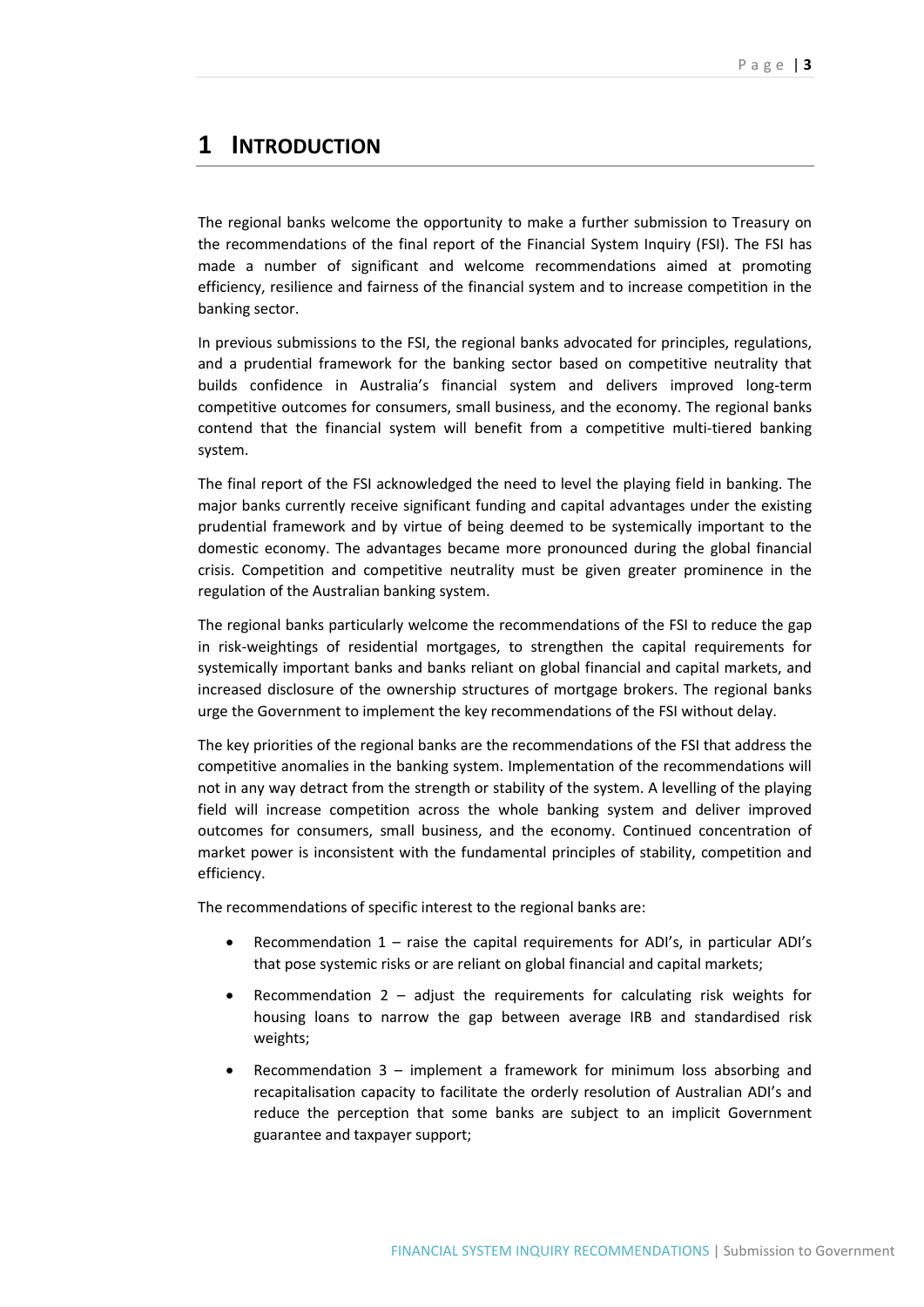- Recommendation 6 maintaining the ex post funding structure of the Financial Claims Scheme. We are concerned that a pre-funded 'deposit tax' scheme will disproportionately impact smaller banks, who rely more heavily on deposits for funding than larger banks; and
- Recommendation 40 increased disclosure of the ownership structure of mortgage brokers.

The regional banks also support the observation of the Inquiry that the process to achieve IRB accreditation be streamlined and decoupled to promote incentives for ADI's to develop IRB capacity.

The specific recommendations are discussed in more detail later in this submission when the individual recommendations are addressed.

In summary, the regional banks believe that if these recommendations are delivered in full, the competitive landscape in Australia would be improved. Over time, the regional banks and other smaller banks (such as customer owned banks, building societies and mutuals) will be able to truly challenge the entrenched positions of the major banks. In turn, Australian consumers will benefit from a healthier, multi-tiered banking system.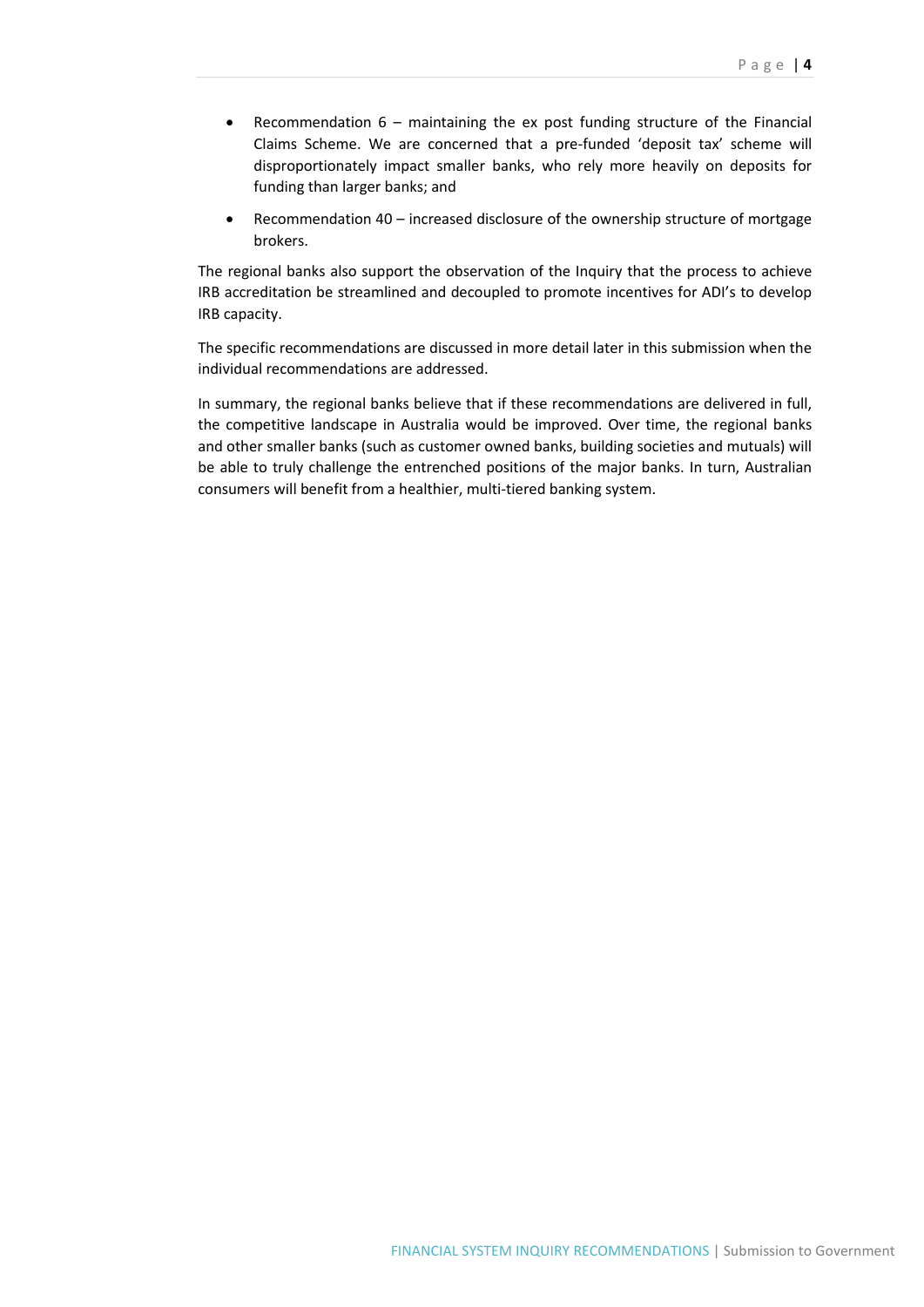# <span id="page-4-0"></span>**2 IMPLEMENTATION TIME-FRAME AND RISK OF EXCESSIVE DELAY**

As a group, the regional banks harbour concerns that even if the Government endorses the recommendations of the Inquiry, their ultimate implementation will be excessively delayed in subsequent policy and implementation processes.

On the 22 December 2014, shortly after the release of the final report of the FSI, the Basel Committee on Banking Supervision (BCBS) issued two consultation papers proposing alterations to the 'standardised' and 'advanced' approach to setting regulatory capital. The proposed changes are a part of the wider policy review by the Basel Committee to reduce the variability in risk-weights across banks.

The changes proposed by Basel partly overlap the recommendations in the final report of the FSI that relate to the capital and risk weightings of banks. The changes to the standardised approach are subject to a quantitative impact study and the proposed introduction of a regulatory capital 'floor' under the advanced approach is still at an embryonic stage. The regional banks are concerned that the Basel consultation and review process may be used to justify delaying implementation of Government-endorsed recommendations of the FSI. A key plank of the recommendations of the FSI was the need to level the playing field in banking and address the competitive capital and funding advantages available to the major banks under the prudential capital framework.

It is generally recognised that it may take up to two years before the Basel Committee determines the final form of the revised approaches. There will be a further transitional period before the reforms are implemented. There is a strong case for acting now on the introduction of risk weights on residential mortgages for IRB banks.

The Inquiry had quite a different objective – its terms of reference were aimed at advancing Australia's interests through setting regulatory rules that will enhance Australia's specific interests.

While the Inquiry's report stresses the need for Australia's regulatory system to be consistent with international standards, it is quite specific when it formally aligns recommendations with international rules.

For example, FSI recommendation 3 argues that Australia's domestically significant banks (D-SIBs) should have higher loss absorbing and recapitalisation capacity to facilitate the orderly resolution of Australian ADI's and minimise taxpayer support. The Inquiry does not suggest that Australia should go it alone, but instead ties this recommendation to the international process involved in establishing a 'bail in' mechanism.

In contrast, the Inquiry does not link the timing of implementing recommendations 1 and 2 to international policy processes.

FSI recommendation 1 is designed to put Australian banks ahead of banks in other jurisdictions in terms of their attractiveness in international financial and capital markets. By benchmarking Australian bank capital levels to the top quartile of international peer banks, the Inquiry is attempting to ensure our banks remain strong. The Inquiry's recommendation aims to ensure Australian banks will remain competitive in capital markets through times of stress.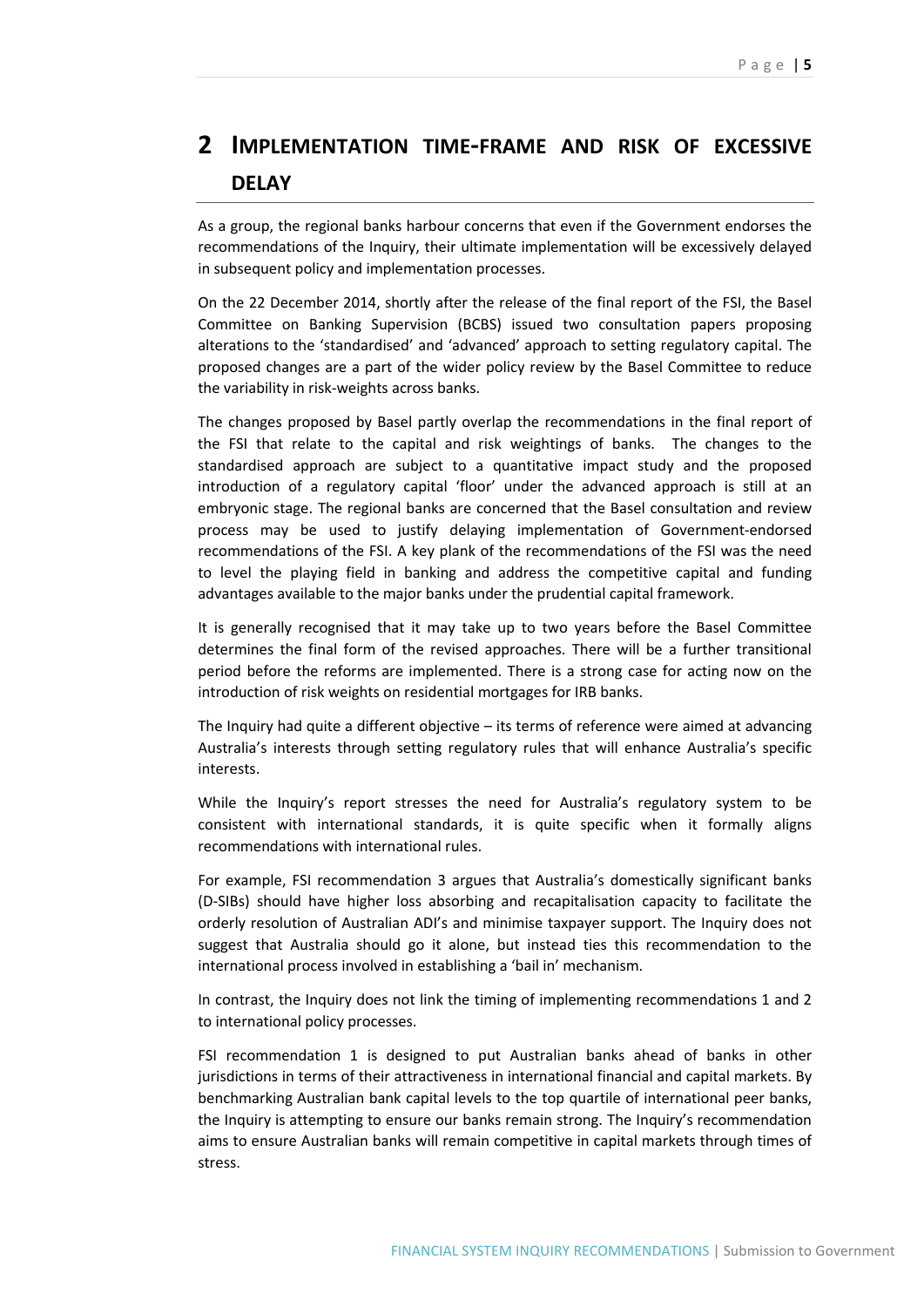While we accept that a final calibration of this benchmark will be dependent on the successful implementation of internationally comparable reporting by Australian ADIs, this does not mean that no action should be taken to address the current imbalance in the interim. Given that the major banks are among the lowest capital adequacy levels of the Australian ADIs, it would be sensible to consider a temporary additional capital buffer for systemically important banks as an interim measure.

For example, In March 2015, Hong Kong's Monetary Authority announced that five banks had been designated as D-SIBs, with only one of the five given the minimum additional capital surcharge of 1 per cent. Three of the banks were given a capital surcharge of 1.5 per cent and one bank was given a surcharge of 2.5 per cent, to be phased in by January 20[1](#page-2-1)9.<sup>1</sup>

Importantly, FSI recommendation 1 is not dependent upon a final Basel position. It is an enhancement to the Basel 'minimum' framework. Hence, it can be implemented without any reference to Basel processes.

Similarly, FSI recommendation 2 which aims to restore some competitive neutrality to housing loan risk-weights without reference to the Basel consultation processes and outcomes. There are several cases where countries, including Sweden and Norway, have moved outside the Basel timeline and process.

The Basel Committee is currently proposing a capital floor for advanced banks. The introduction of average risk weight floors on housing loans under the advanced approach is consistent with the concept of capital floors proposed by Basel.

Regional banks expect to see arguments mounted to maintain the status quo. The Return on Equity (ROE) gap between major banks and all other banks has widened since the introduction of Basel II in 2008 and the major banks now have 80%+ share of the housing loan market.

APRA has signalled that it will be considering the FSI recommendations in the context of the current Basel consultations discussed above. The regional banks would like to see the bipartisan support from all sides of Government to give APRA clear guidance on implementation time-frames. We see no policy or operational reasons why the FSI recommendations 2 cannot be implemented as soon as possible, with appropriate transitional arrangements if deemed necessary. The Shadow Treasurer has confirmed publicly that, if the Government and APRA chose to move forward on recommendation 2 in advance of the Basel process, they would do so with the bi-partisan support of the Opposition.

Changing the system to provide greater support for competition does not necessitate undermining financial stability. We see a timely implementation as consistent with APRA's mandate to promote financial stability and give due consideration to competition in the exercise of its powers.

The Regional Banks recommend that the Government in responding to the FSI final recommendations does not make FSI implementation contingent on international policy processes, such as the Basel Committee, unless the FSI recommendations have already included a linkage.

<span id="page-5-0"></span> <sup>1</sup> Hong Kong Monetary Authority, *Designation of Domestic Systemically Important Authorized Institutions,*  March 2015.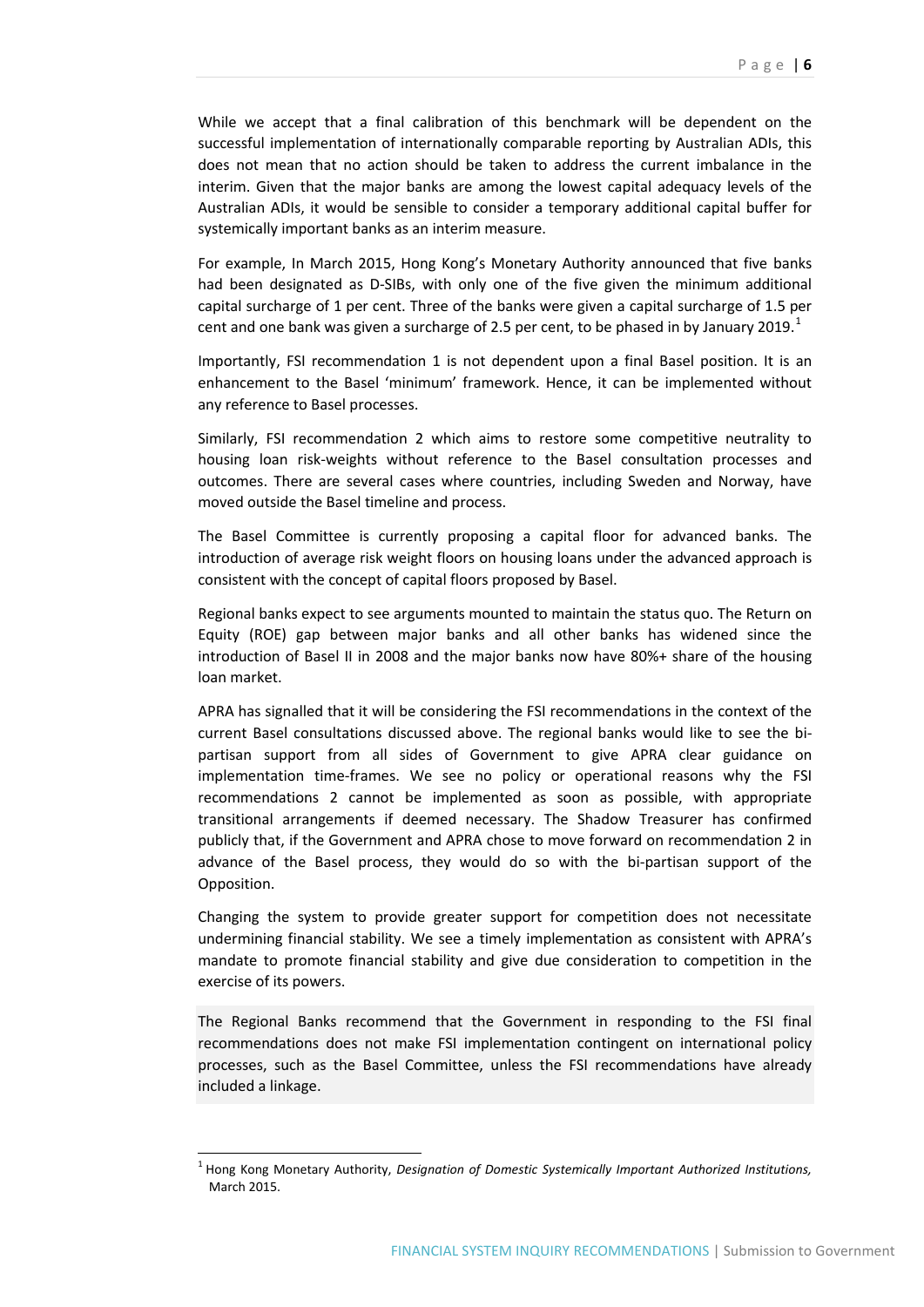The regional banks recommend the Government provide a timetable for the implementation of the FSI recommendations, particularly those recommendations aimed at enhancing competition, such as recommendation 2.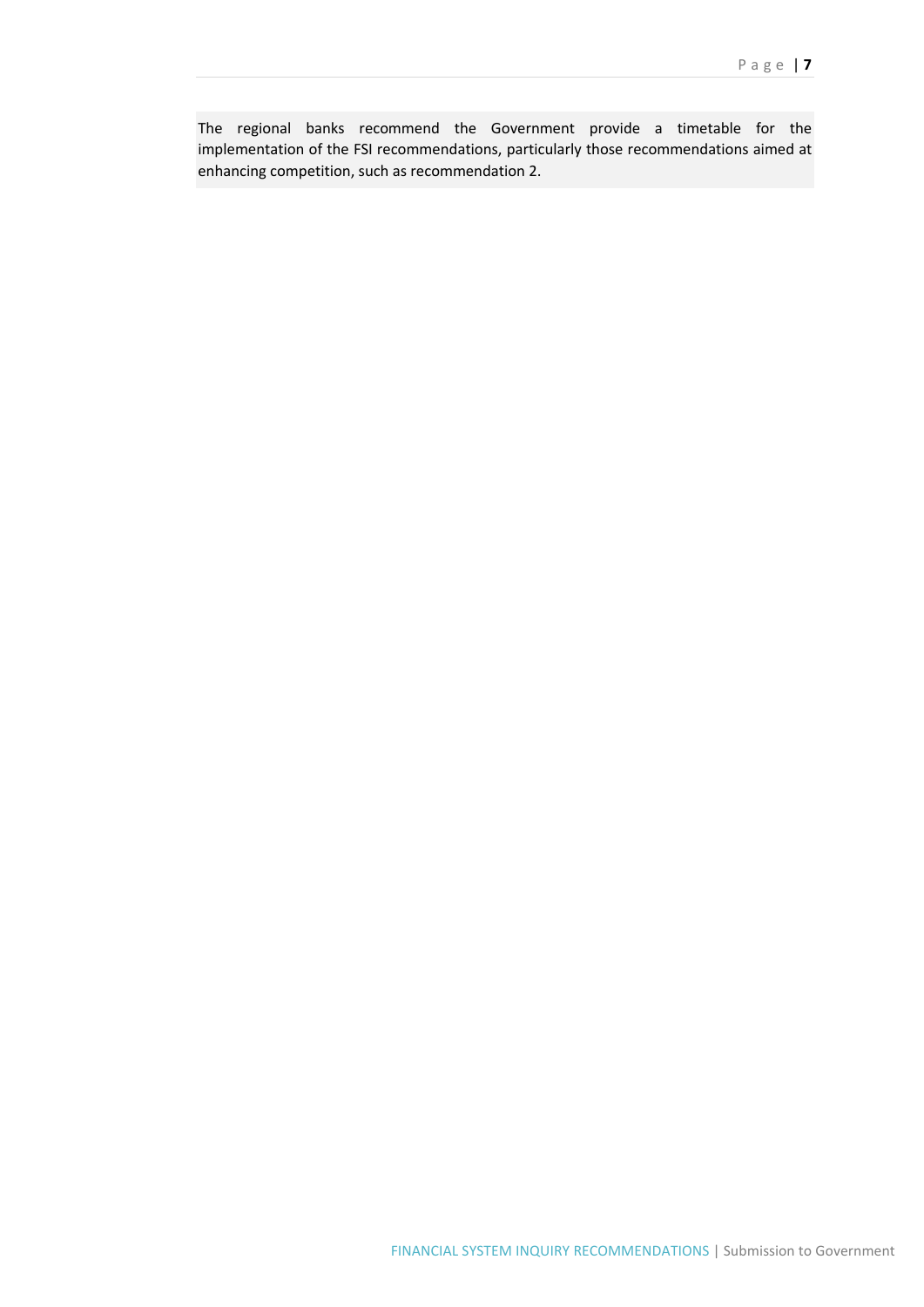## <span id="page-7-0"></span>**3 FSI RECOMMENDATIONS 1: CAPITAL BENCHMARK**

FSI recommendation 1: *'Set capital standards such that Australian authorised deposit-taking institution capital ratios are unquestionably strong.'*

The Inquiry recommended that Australian banks maintain capital ratios in the top quartile of internationally active banks. This is a dynamic benchmark that will change in line with movements in the levels of capital held by domestic and international banks.

It was unclear from the final report whether the recommendation was to apply to all Australian banks as the primary focus of the discussion supporting higher levels of capital was directed at domestic systemically important banks (D-SIB's) and banks with a high degree of reliance on foreign sourced funding.

In relation to D-SIB's, the Inquiry was seeking to significantly reduce the implied support and, therefore, the contingent liability of Government and taxpayers during periods of financial stress. The two notch uplift in the ratings of D-DIB's in Australia by international credit rating agencies is tangible evidence of the implied support.

Prior to the release of the final report, APRA designated the four major banks and Macquarie Bank as D-SIB's and proposed that they hold an additional 1% of capital due to the significant importance of these banks to the domestic economy and payments systems. Subsequent to the determination by APRA, regulators in other global jurisdictions have, in some cases, proposed larger uplifts in capital for systemically important banks.

A further objective of the Inquiry was to increase the strength of banks that rely on funding from global capital and financial markets. Both the larger Australian banks and domestic economy are, and will continue to be, reliant on foreign sourced funding. The Inquiry observed that it was particularly important that banks that source funding in international markets are perceived to be unquestionably strong and more resilient to shocks. The Inquiry was concerned that factors prevailing in Australian economy that assisted banks during the GFC may not exist during the next crisis. The Inquiry proposed that banks reliant on foreign sourced funding maintain higher capital ratios to be more resilient to shocks, improve ongoing access to foreign sourced funding during periods of financial stress, and to reduce the risk to Government and the broader economy.

Public statements by the Chairman of the FSI, David Murray, following the release of the final report reinforced that the recommendation for banks to hold more capital was directed at systemically important banks and banks reliant on foreign sourced funding. The clear inference was that banks in each category should hold a higher level of capital to mitigate the specific risks.

Regional banks do not fall into either category. They were not designated as D-SIB's by APRA and foreign sourced funding only represents a minor portion of their funding bases. Regional banks are predominantly funded by retail deposits.

There is currently no way of comparing the prudential capital ratios of banks across the various global jurisdictions or between standardised and IRB banks in Australia. The standardised approach is far more conservative as more capital is held against the assessed risk.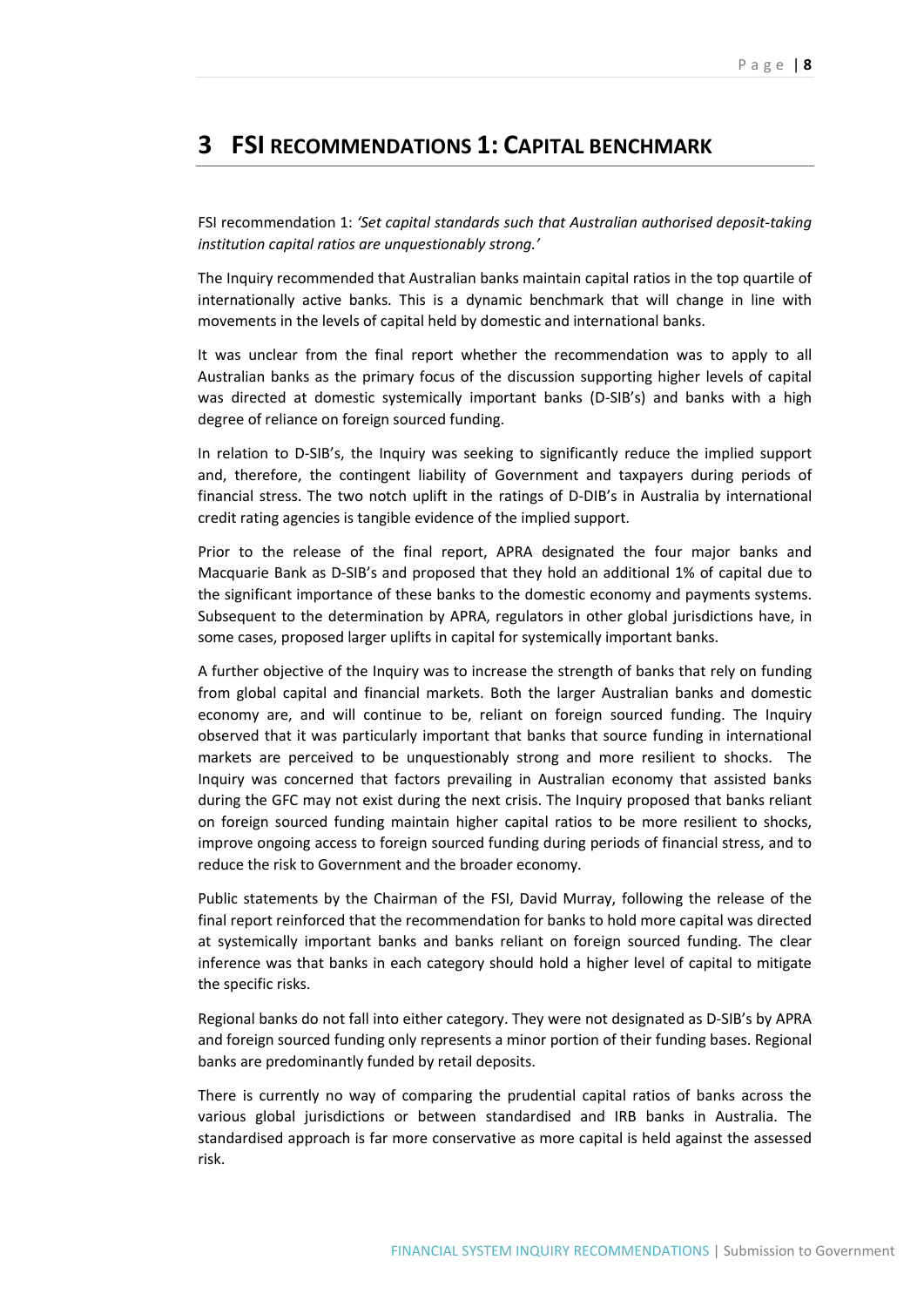A recent survey of banks in the Asian region by international credit rating agency, Standard & Poors, revealed that, on a risk-adjusted basis, regional banks in Australia are amongst the highest capitalised banks in the region. The Standard & Poors risk methodology provides a consistent comparison of capital adequacy across all banks including standardised and IRB.

If the FSI recommendation is to apply to regional banks, the determination of appropriate levels of capital should be made based on a relevant peer group comparison. Standardised banks already hold higher levels of capital than IRB banks in relative terms due to the far more conservative risk-weights applied under the standardised approach compared to the IRB banks.

Implicit in the FSI recommendation is the need to define a relevant peer group from which to establish the top quartile capital benchmark. Given the focus of the recommendation is on ensuring a capacity to import capital by Australia's D-SIBs, the peer group should comprise international banks that are actively engaged in competing for international capital and be themselves systemically important. The globally systemically important banks (G-SIB's) identified by the Basel Committee and Financial Stability Board provide a relevant peer group comparison for Australian D-SIB's. Further uplifts in capital should be applied to banks in the categories that present a higher degree of systemic risk including banks reliant on international capital and financial markets. In other jurisdictions, a higher loss absorbency capital charge of up to 3.5% may be applied against G-SIB's.

The Inquiry concluded that the cost to customers flowing from banks holding higher levels of capital was marginal. Banks have a range of options other than simply increasing interest rates on loans to manage the impact of maintaining higher capital. There is also the prospect that the cost of both domestically and globally sourced funding may reduce.

The Regional banks support recommendation 1 on the basis that it be applied to the categories of banks identified by the Inquiry that present systemic risk and/or create a dependency on foreign sourced funding.

The regional banks accept that Australian banks should be perceived as unquestionably strong but believe that adopting a dynamic benchmark based on maintaining capital ratios in the top quartile of internationally active banks will present many practical problems. Capital levels maintained by banks in different jurisdictions may be influenced by factors not directly linked to stability or strength. Banks will be compelled to adjust their capital ratios on an ongoing basis even if they are already perceived by the market and regulators to be unquestionably strong. The preferred approach is to determine a preferred level of capital that may be adjusted periodically by regulators.

The Regional banks recommend that target capital ratios be prescribed for each relevant peer group and reviewed periodically.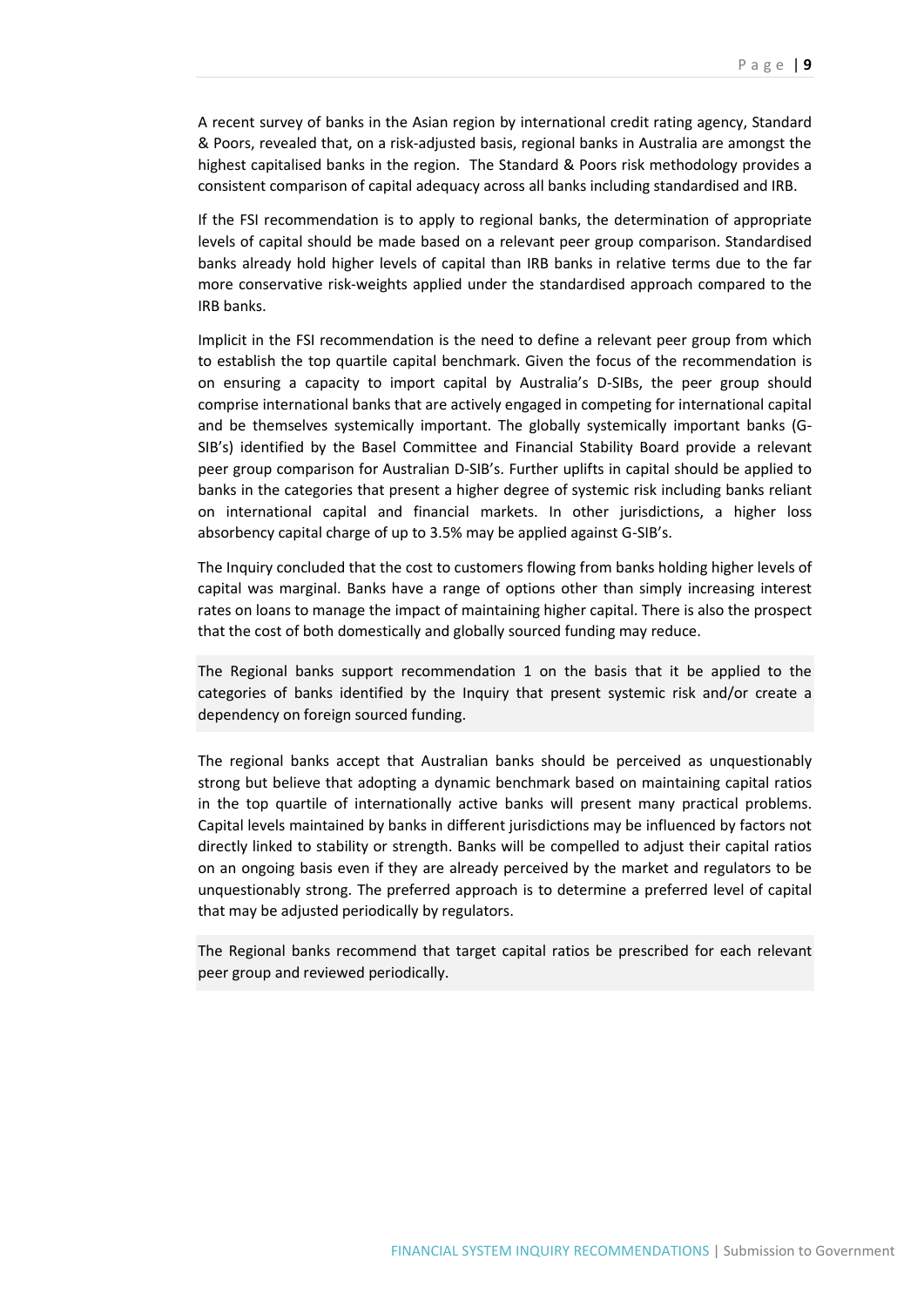# <span id="page-9-0"></span>**4 FSI RECOMMENDATION 2: MORTGAGE RISK-WEIGHTS**

FSI recommendation 2: *'Raise the average internal ratings-based (IRB) mortgage risk weight to narrow the difference between average mortgage risk weights for authorised deposittaking institutions using IRB risk-weight models and those using standardised risk weights.'*

Of most concern to the regional banks is the system of setting regulatory capital for bank housing loan exposures. Under the current 'dual' regulatory approach, minimum capital for the 'advanced' banks is significantly lower than for 'standardised' banks and other smaller institutions, a differential that is not justified on the basis of risk. As the Inquiry notes, "The gap between average IRB and standardised mortgage risk weights … translates into a funding cost advantage."<sup>[2](#page-5-0)</sup>

Currently, the average risk weight of housing loans of the major banks is around 18% (including Macquarie Bank) compared to 39% for regional banks. (Under the IRB approach accredited banks can determine their own risk weights consistent with their internal models, while all other 'standardised' banks must calculate risk weights using a mandated set approach).

The Inquiry explicitly addressed this issue in recommendation 2 where it recommended an average 'advanced' housing risk-weight for mortgages of between 25% and 30%.

Regional banks believe this is the single most important recommendation to help restore the competitive position of smaller banks as was the case prior to the introduction of Basel II.

If the recommendation of the Inquiry were adopted, the major banks will retain a significant capital advantage as the difference between the average risk weights on housing loans for advanced banks will be between 9% and 14% below the average risk weights for standardised banks. That is, they would still hold onto a competitive advantage by virtue of being advanced.

Regional banks fully accept the principle that banks should receive a capital incentive for improvements in identifying and managing risk, implying that accredited IRB banks should maintain lower levels of capital for any given risk.

The question is whether the current disparities between advanced and standardised can be justified on a risk management basis. Our assessment is that the current disparities are too great, particularly in relation to very low risk mortgages; those with low loan-to-value ratios (LVR's) and a highly credit worthy borrower.

#### **4.1 IMPORTANCE OF THE RECOMMENDATION**

Housing mortgages is a major area of business for Australian banks, representing around 65% of total banking assets. This concentration is unusually high from an international perspective and also an historic perspective. In the early 1990s, the major banks had around 65% of their lending in commercial assets and that has diminished to less than 40% today. Currently, the major banks have over 80% of the residential mortgage market, incentivised by the regulatory regime.

<span id="page-9-1"></span> <sup>2</sup> Murray, *FSI Final Report*, November 2014, p. 61.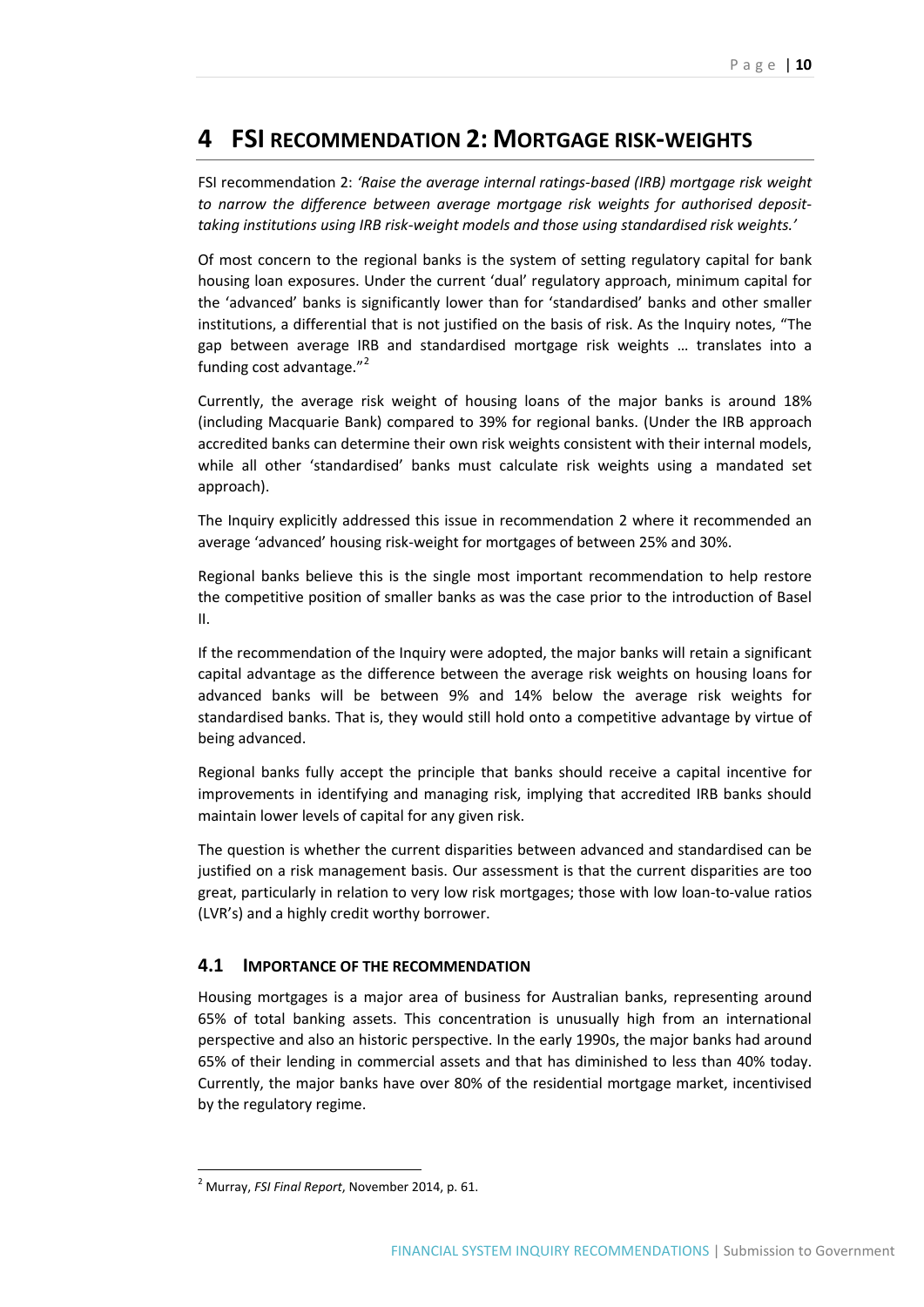Given the concentration in mortgage finance, regulatory capital rules relating to housing finance have a significant adverse impact on competition.

This imbalance is having a detrimental impact on the Australian banking sector. As the Inquiry notes:

*"Given that mortgages make up a significant portion of the assets of almost all Australian ADIs, competitive distortions in this area could have a large effect on their relative competitiveness. This may include inducing smaller ADIs to focus on higher-risk borrowers. Restricting the relative competitiveness of small ADIs will harm competition in the long run."[3](#page-9-1) And that "In some cases, these ADIs contend that, without change, they will be forced out of the market – materially lessening competition."[4](#page-10-0)*

Similarly, FSI Panel member Kevin Davis noted that:

*"Significant distortions in competitive ability have occurred, particularly in domestic housing mortgage markets. This is a paradoxical outcome, given that the IRB approach was premised on levelling the playing field for large banks operating in international markets, but has had the largest impact on risk weights on purely domestic activities and adverse consequences for smaller domestic banks."[5](#page-10-1)*

Since the introduction of Basel II and the use of Internal Ratings Based (IRB) approach to setting regulatory capital in 2008, the Australian IRB banks have increased their exposure to residential mortgages and, due to the use of their internal models in estimating risk weights, significantly reduced their overall capital (increased leverage) held against this asset class.

Prior to the introduction of Basel II, the return on equity (ROE) for Australian banks was relatively similar across all retail banks. However, since 2008, the IRB banks are now producing ROE's results around twice that of the average of regional banks (See Chart C in [APPENDIX A\)](#page-19-0)

In addition to competitive neutrality, a recent stress test by APRA concluded that the amount of capital maintained against mortgage assets of the major banks (IRB banks) was insufficient:

*"…the stress test results can also give us a perspective on the relative levels of capital required by different regulatory approaches. This was not the purpose of the test, but it is topical given the FSI's focus on the issue. The loss rates on residential mortgages in the scenarios did demonstrate that banks using the IRB approach tended to generate, on average, lower loss rates than banks using the Standardised approach. However, regulatory capital for housing held by Standardised banks was (just) sufficient to cover the losses incurred during the stress period; that was not the case for IRB banks…"*

In addition to improving stability and creating a more level playing field, increasing IRB risk weights will result in other positive outcomes. For example, placing an average floor on residential mortgage risk weights should improve the relative attractiveness of other forms of lending, and encourage major banks to redirect a greater proportion of their lending to

 $3$  ibid., p. 61.

<span id="page-10-1"></span><span id="page-10-0"></span> $<sup>4</sup>$  ibid., p. 63.</sup>

<sup>5</sup> Australian Centre for Financial Studies, *Basel 3++: Buttons, Belts and Braces,* January 2015, p. 4.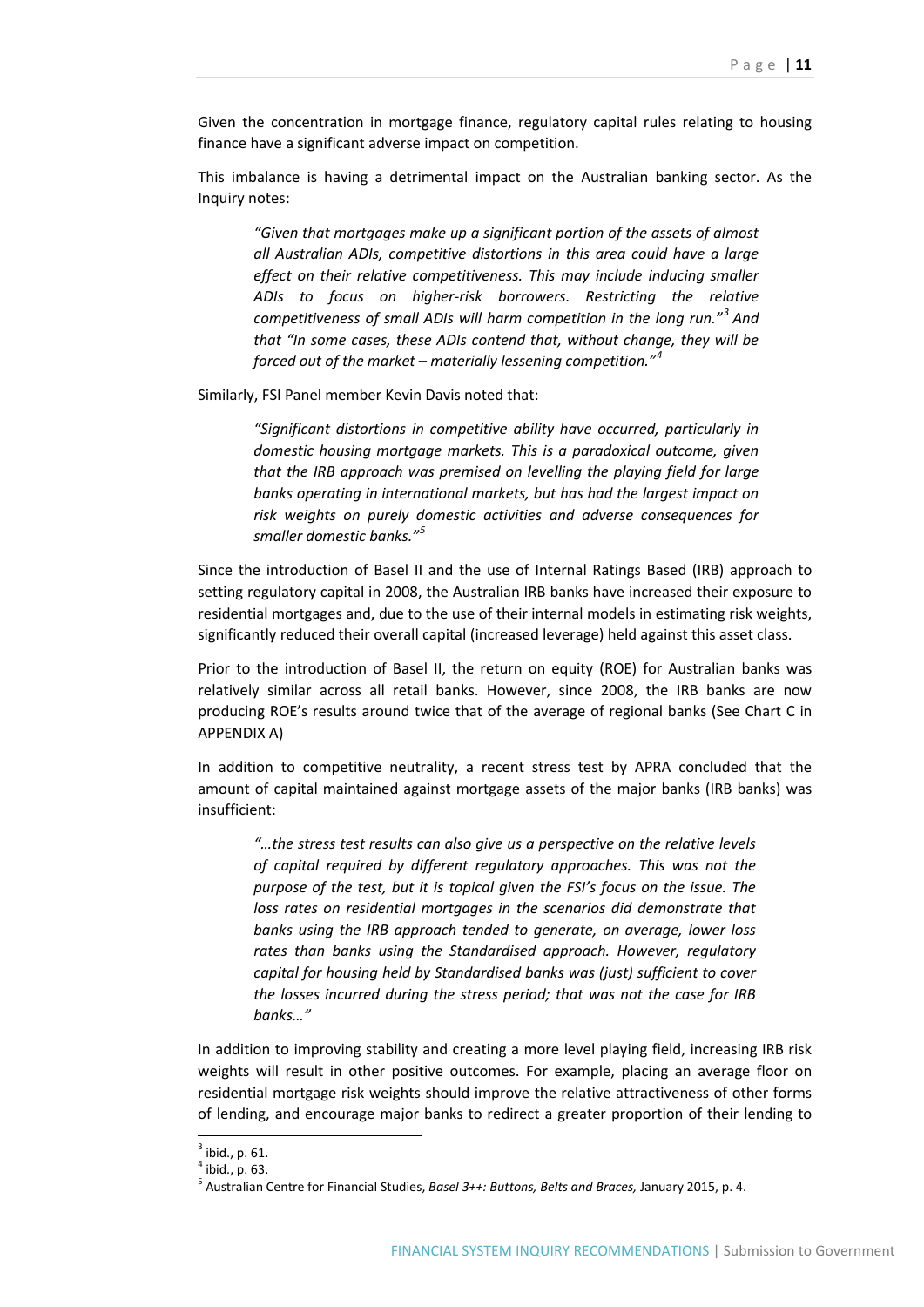other activities. This would help to reinforce the current activities of the RBA and APRA which are directed at ensuring growth in residential mortgage lending does not become unsustainable. It would improve the relative attractiveness of SME lending to the major banks and encourage them to conduct more business in this area.

#### **4.1.1 Competitive neutrality in segments of the mortgage finance market**

While the average risk weights for mortgages between IRB and standardised banks in Australia is significant (18% versus 39%) - the average results mask some important competitive issues relating to both the risker and safer ends of the mortgage finance market.

Included in the Pillar 3 disclosures of the IRB banks, average risk weights are disclosed along probability of default (PD) bands. These correlate to very safe mortgage loans (e.g. to borrowers with stable PAYE employment and with equity greater than 20% of the house's value). It can be seen from the data included in [APPENDIX B](#page-22-0) that in the low PD bands, average risk weights of the IRB banks are very low relative to the 35% minimum risk weight applying to standardised banks.

For example, in the PD band of 0-0.1%, one IRB bank records an average risk weight of just 2.9% - considerably lower than the 35% that would apply to standardised banks with the same portfolio. A 2.9% risk weight equates to a debt/equity leverage of around 270, assuming a capital target of 8%.

Importantly, the 2.9% risk weight applies to nearly one third of this IRB bank's total residential mortgage portfolio. These numbers are similar for other IRB banks.

With such low risk weights applying to large portions of the IRB banks mortgage portfolios, this translates into very low regulatory capital ratios. Low capital requirements allow IRB banks to maintain very small interest rate margins on loans to exceed their return on equity (ROE) targets.

Clearly, with such a pricing advantage due to the freedom of IRB banks to estimate low risk weights for large portions of their lending book, they are afforded a significant competitive advantage. The advantage is compounded by the fact that IRB banks are deemed as systemically important (D-SIBs) and enjoy a two-notch uplift in their credit ratings which lowers their wholesale funding costs relative to non-systemically important banks.

#### **4.2 BASEL COMMITTEE CONSULTATION ON THE STANDARDISED APPROACH**

FSI recommendation 2 can be implemented independent of the Basel Committee processes to revise the standardised approach to credit risk and impose a capital floor on advanced banks. Implementing the average risk weight for housing loans as recommended by the Inquiry is broadly consistent with the Basel Committee's concept of a proposed capital floor. APRA may implement the recommendation without compromising the Basel process.

While we acknowledge that the Basel Committee is currently considering possible changes to standardised risk weights, this is no reason to delay implementation of this recommendation. At this stage, the proposals are only proposals, and there is no guarantee that any changes in this space will eventually be agreed to by the Basel Committee. Even if changes are adopted, it will be a number of years before the work of the Committee is finalised and implemented in Australia. The competition imbalances which result from the current regulatory settings are real, and are leading to undesirable outcomes.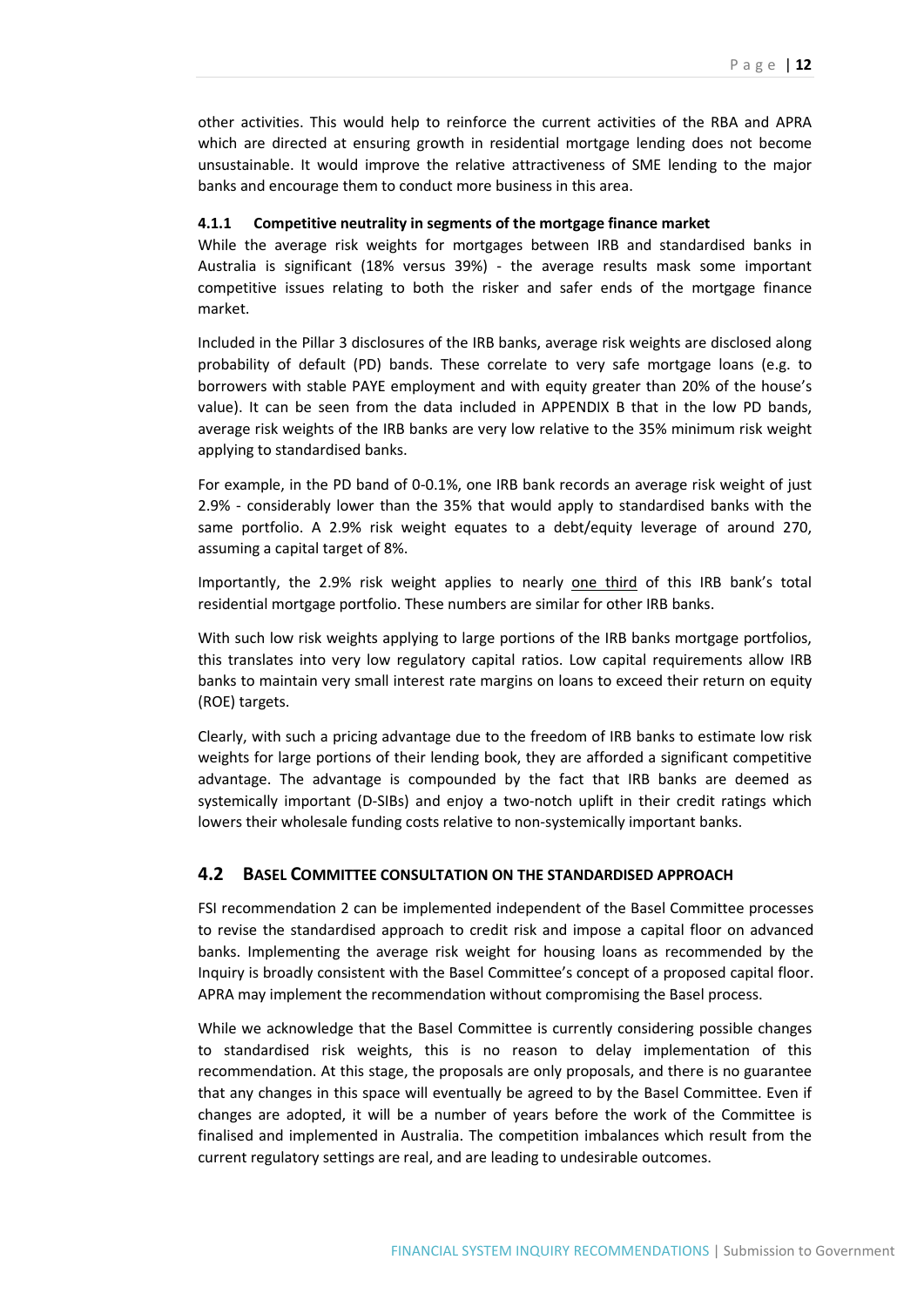Regional banks strongly support implementing recommendation 2 as a matter of urgency.

There is no basis to combine consideration of the recommendation with the Basel consultation process.

#### **4.3 ADVANCED ACCREDITATION**

While not a formal recommendation of the Inquiry, it observed that APRA could consider how to make the accreditation process less resource intensive to promote incentives for banks to develop IRB capacity. It noted that APRA had already indicated it was willing to explore decoupling operational risk from credit and market risk accreditation in the 'advanced' accreditation process.

The regional banks recognise the benefits of accreditation and accept the prudential distinction between the standardised and advanced approaches. Regional banks are moving down that path but the current process is inefficient and creates significant delays in the process.

The regional banks support any proposal for APRA to accelerate the advanced accreditation process.

The regional banks would also support consideration of de-linking accreditation of credit and market risk from operational risk.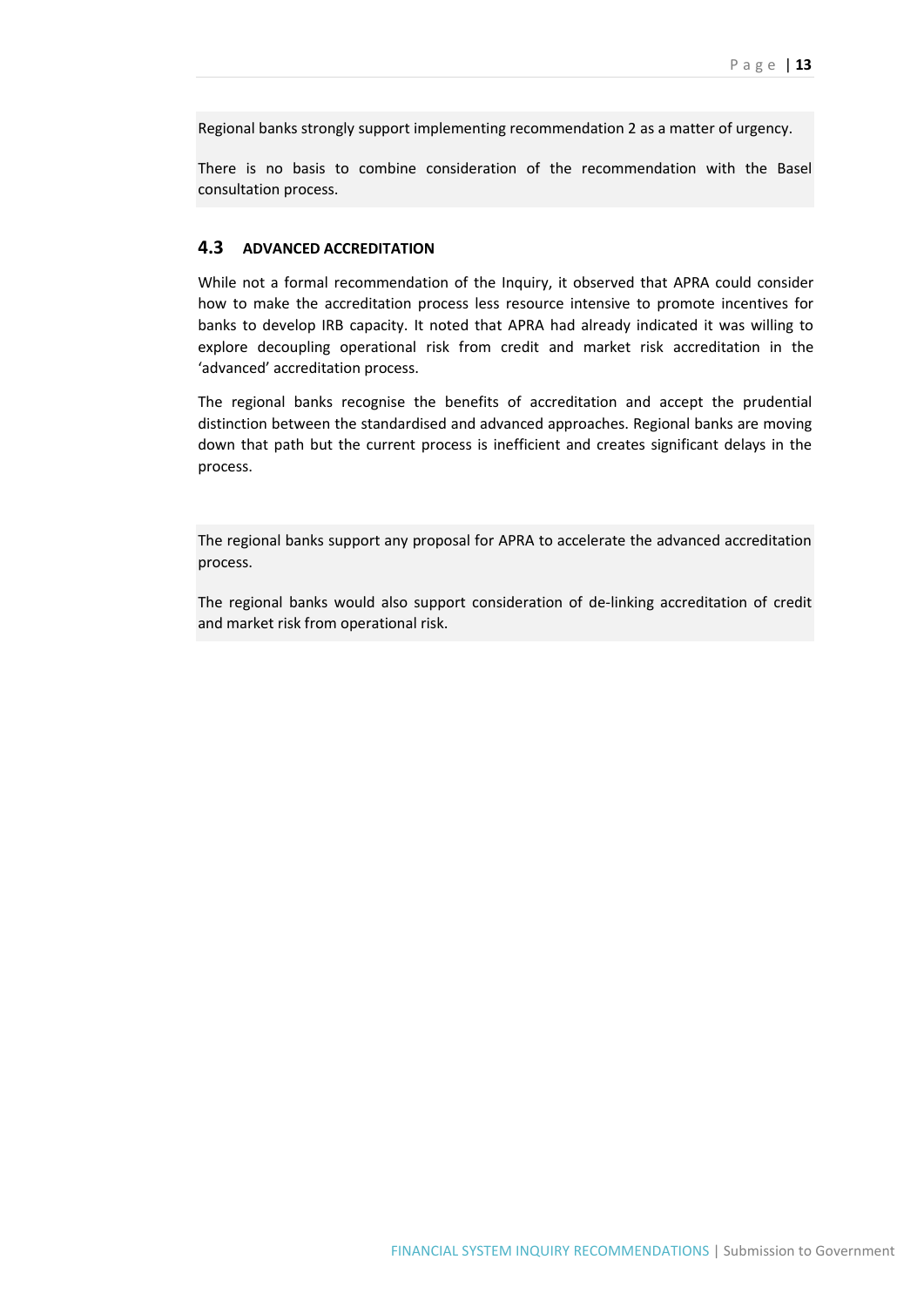## <span id="page-13-0"></span>**5 OTHER FSI RECOMMENDATIONS**

#### **FSI 3: LOSS ABSORBING AND RECAPITALISATION CAPACITY**

'Implement a framework for minimum loss absorbing and recapitalisation capacity in line with emerging international practice, sufficient to facilitate the orderly resolution of Australian authorised deposit-taking institutions and minimise taxpayer support.'

This recommendation will encourage APRA to apply the G20's work around 'total lossabsorbing capacity' (TLAC) to Australia's IRB Banks – this currently only applies to global systemically important banks (GSIBs).

As the Inquiry notes, one of the objectives of this recommendation is to: "Reduce perceptions that some banks are subject to an implicit Government guarantee…" This is a particularly important recommendation for the regional banks, as it should reduce the funding cost advantage the major banks enjoy by virtue of a credit rating uplift based on an implicit government guarantee.

While it is likely to be a number of years before this change takes effect, this recommendation has the capacity to reduce the unfair funding cost advantage the banks deemed to be systemically important.

While important, this is also one of the more challenging and complex recommendations of the Inquiry, and we support the approach of implementing the recommendation in line with emerging international practice.

Regional banks support the recommendation and the guiding principles recommended by the Inquiry.

#### **FSI 4: TRANSPARENT REPORTING**

'Develop a reporting template for Australian authorised deposit-taking institution capital ratios that is transparent against the minimum Basel capital framework.'

There is the perception in some quarters that Australian banks are lightly capitalised. Part of the reason is that regulatory capital ratios are dependent upon the various prudential rules and definitions applied in different jurisdictions.

Difficulties around international capital comparisons mean that it is difficult to tell how far IRB banks currently fall short of the "top quartile" benchmark in Recommendation 1. In this regard, the Inquiry has also recommended that APRA should "Develop a reporting template for Australian authorised deposit-taking institution capital ratios that is transparent against the minimum Basel capital framework."[6](#page-10-1)

Regional banks support FSI recommendation 4.

<span id="page-13-1"></span> <sup>6</sup> Murray, *FSI Final Report*, November 2014, p. 76.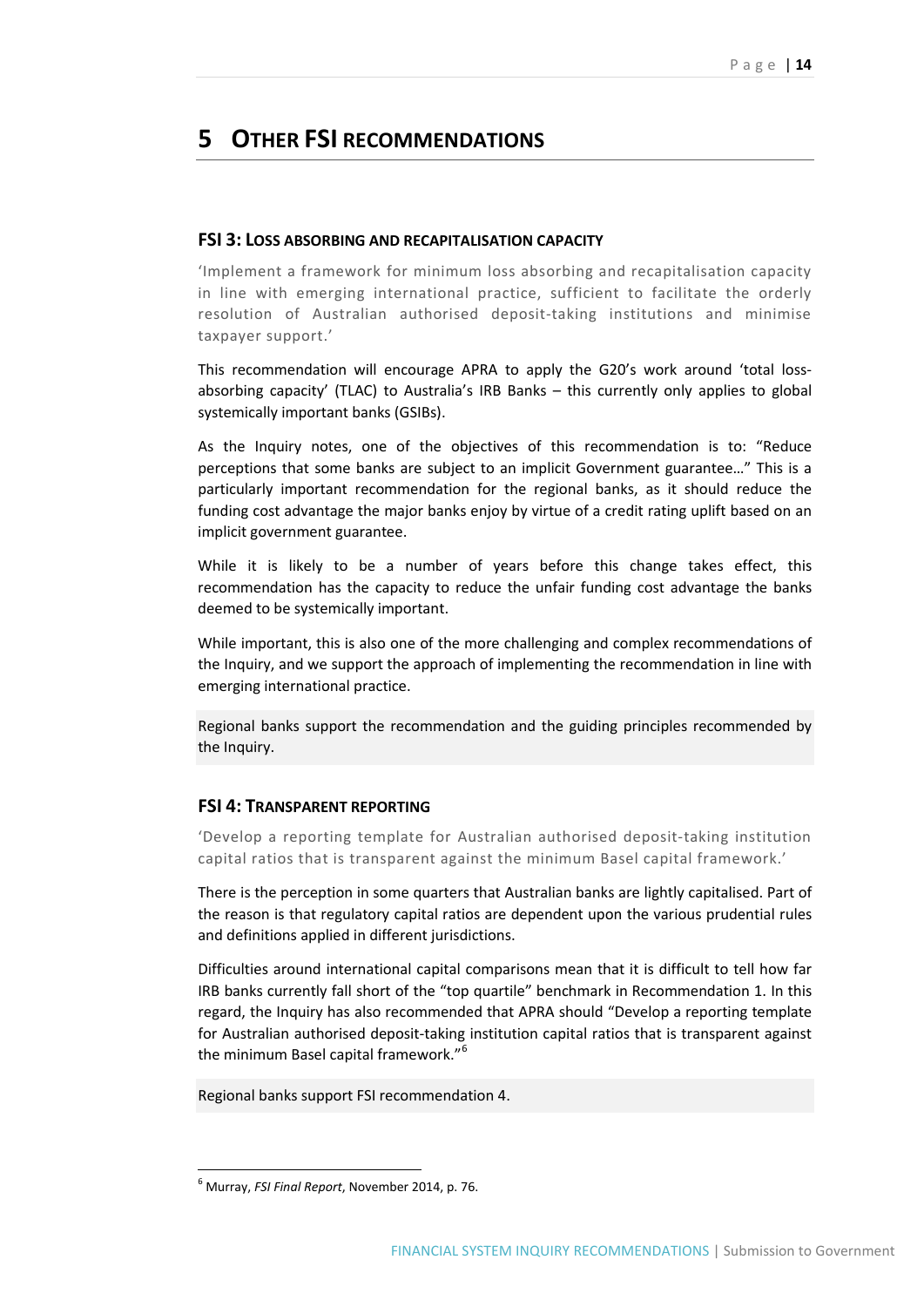#### **FSI 5: CRISIS MANAGEMENT TOOLKIT**

'Complete the existing processes for strengthening crisis management powers that have been on hold pending the outcome of the Inquiry.'

The regional banks support the resumption of consultation on the crisis management toolkit commenced by Treasury and APRA in 2012, and we look forward to commenting further on the specific proposals when further detail is released.

Regional banks support FSI recommendation 5.

#### **FSI 6: FINANCIAL CLAIMS SCHEME**

'Maintain the ex post funding structure of the Financial Claims Scheme for authorised deposit-taking institutions.'

With a strong focus in the FSI report on bolstering competition in banking, the regional banks are disheartened by proposals to ignore the FSI recommendation.

The Federal Government indicated at the last MYEFO statement<sup>[7](#page-13-1)</sup> that its next step with regard to financing the Financial Stability Fund would depend upon the outcome of the FSI.

David Murray has made an explicit recommendation against "pre-funding" the Financial Claims Scheme<sup>[8](#page-14-0)</sup>. The Inquiry has instead recommended that the Government "Maintain the ex-post funding structure of the Financial Claims Scheme for authorised deposit-taking institutions."[9](#page-14-1)

We also believe that the Financial Stability Fund should not be established on competitive neutrality grounds. The Labor Government's proposed method of raising the funds was more favourable to the major banks. It proposed that the levy be calculated by multiplying a bank's insurable deposit base by a fixed percentage levy (e.g. 5 – 15 basis points).

Because smaller banks raise a higher proportion of their funding through deposits, they would contribute a proportionally larger amount to the balance in the Financial Stability Fund. This status elevates their credit rating and artificially reduces the interest rate they borrow at in capital markets.

We also see no fiscal advantage to the Government in imposing the levy on banks. Under Labor's proposal, the levy was solely designed to build balances in the Financial Stability Fund. As such, the money raised has no impact on Government consolidated revenue.

We ask the Government to consider the consumer and competitive impacts of this new tax proposal.

Regional banks support FSI recommendation 6 on competitive neutrality grounds.

#### **FSI 7: LEVERAGE RATIO**

'Introduce a leverage ratio that acts as a backstop to authorised deposit-taking institutions' risk-weighted capital positions.'

Bank leverage ratios are primarily designed to control overall leverage in financial systems and the associated financial instability in times of stress.

<span id="page-14-2"></span><span id="page-14-0"></span><sup>&</sup>lt;sup>7</sup> http://www.budget.gov.au/2014-15/content/bp1/html/bp1\_bst8-05.htm  $^8$  Murray, *FSI Final Report*, November 2014, p. 82 9 Ibid.

<span id="page-14-1"></span>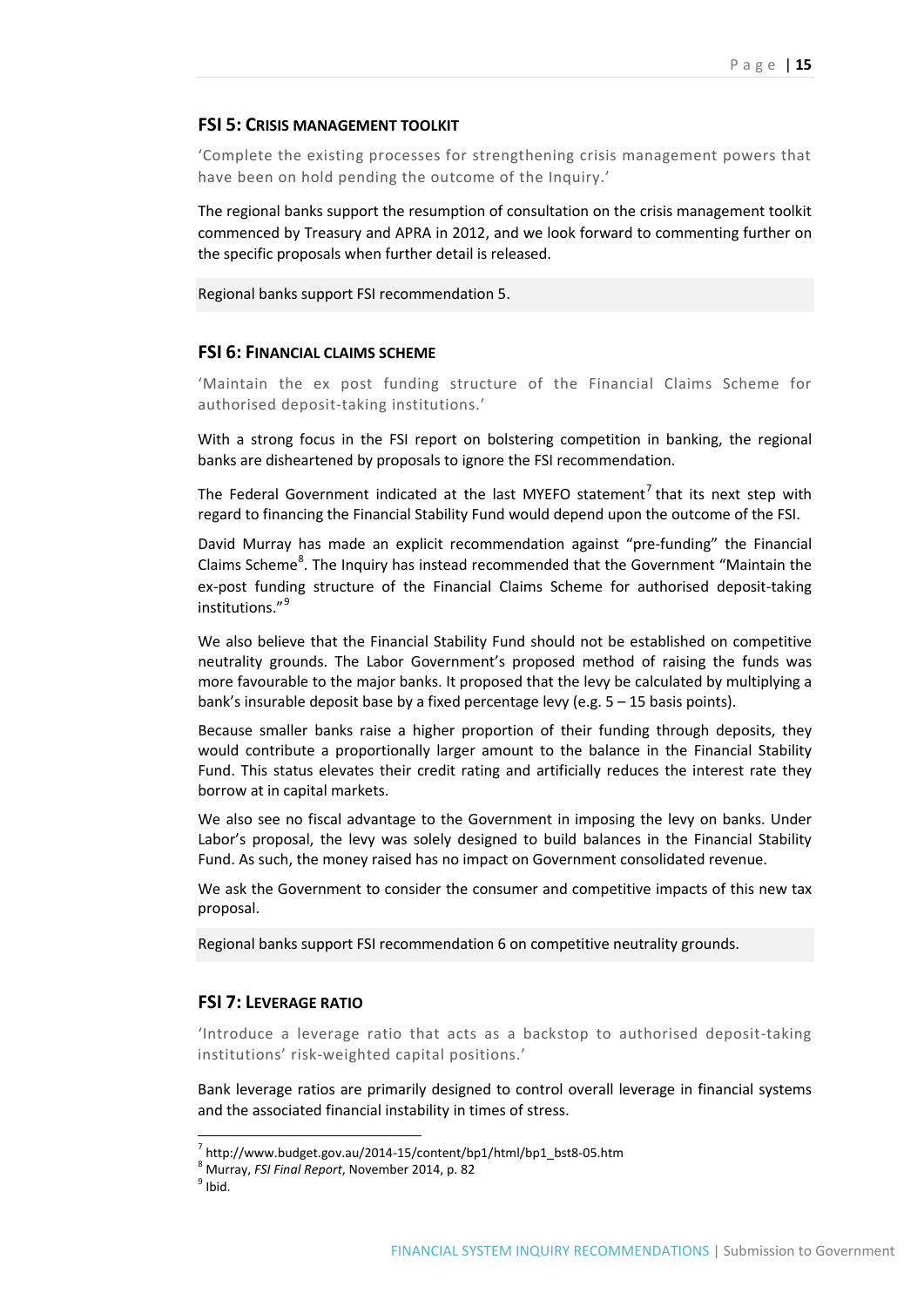Regional banks support FSI recommendation 7 as a backstop.

#### **FSI 21: STRENGTHENING PRODUCT ISSUER AND DISTRIBUTION ACCOUNTABILITY**

'Introduce a targeted and principles-based product design and distribution obligation.'

While we support a principles-based approach to ensuring a range of factors are taken into consideration with the distribution of financial products and recognise that this obligation aims to reduce the number of consumers buying products that do not match their needs, we are concerned that any movement in this direction needs to be targeted at the problem.

The problem the recommendation seeks to address is primarily a result of large scale financial investment failures, and poor advice, associated with complex, 'Tier 1' financial products.

The Final Report identifies the difference in risk of consumer detriment between complex and simple products, and states "simple low-risk products such as basic banking products would not require extensive consideration, and may be treated as a class with a standard approach to their design and distribution."<sup>[10](#page-14-2)</sup>

The regionals are unaware of any incidence of significant consumer detriment associated with the design or distribution of basic banking products.<sup>[11](#page-15-0)</sup>

Regional banks would like to see further consultation on this recommendation to ensure that simple banking products are not treated in the same way as complex products.

#### **FSI 22: INTRODUCE PRODUCT INTERVENTION POWER**

'Introduce a proactive product intervention power that would enhance the regulatory toolkit available where there is risk of significant consumer detriment.'

As with the above recommendation, regional Banks are concerned that if extended to the simple banking products; this power may lead to excessive legal conservatism and effectively constrain product innovation. An intervention power, if progressed, should be directed at those products that are seen to create issues for customers.

Regional banks would like to see further consultation on this recommendation.

#### **FSI 27: REGULATOR ACCOUNTABILITY**

'Create a new Financial Regulator Assessment Board to advise Government annually on how financial regulators have implemented their mandates.

Provide clearer guidance to regulators in Statements of Expectation and increase the use of performance indicators for regulator performance.'

<span id="page-15-1"></span><span id="page-15-0"></span><sup>&</sup>lt;sup>10</sup> Ibid., p. 199.<br><sup>11</sup> Basic banking products are defined under section 961F of the *Corporations Act 2001* and include basic deposit products (such as transaction accounts), non-cash payment facilities, and travellers cheque facilities.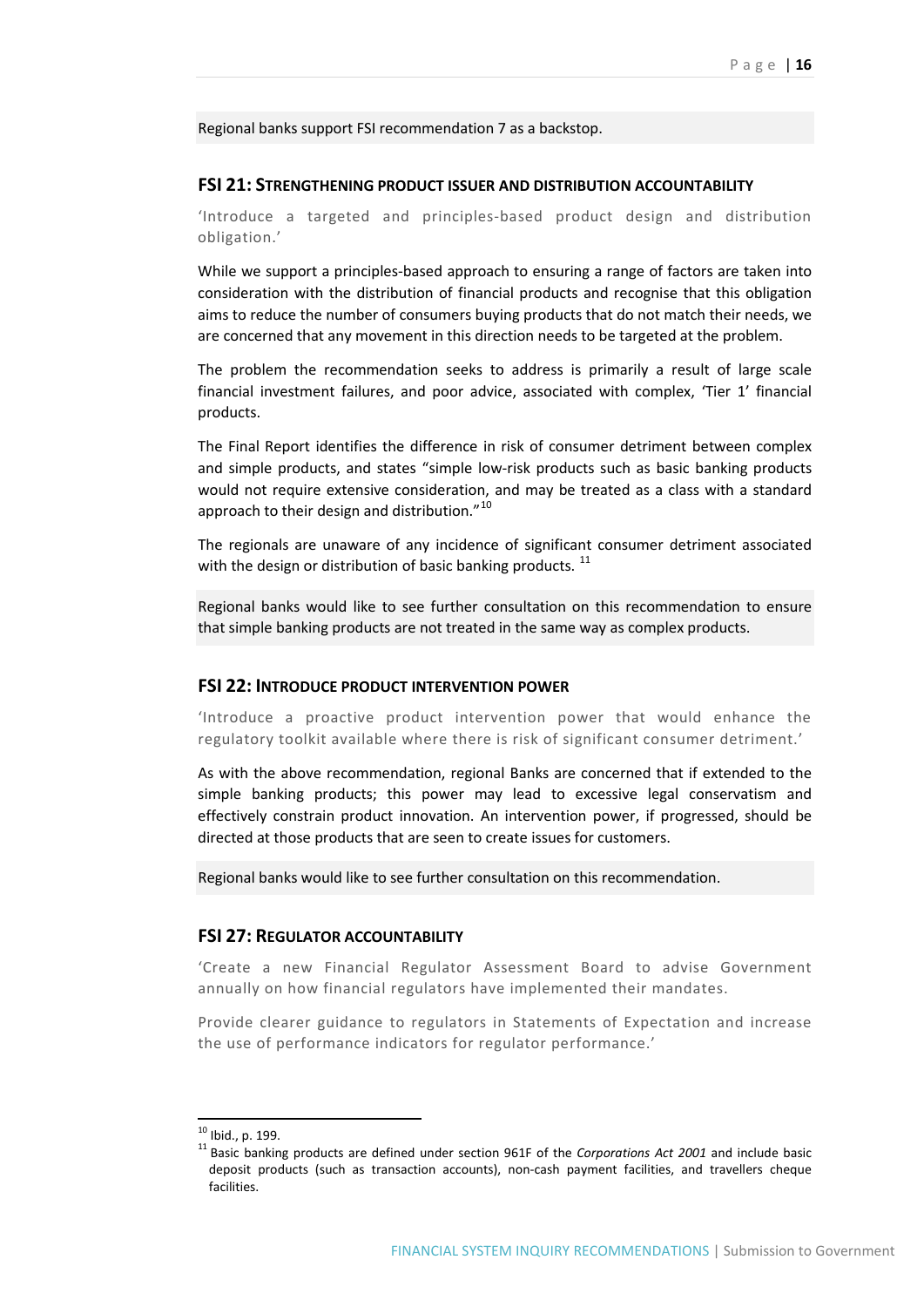Recommendation 27 encompasses several different elements, with the overall objective of improving the regulator accountability framework. The regional banks support this objective, and the proposals put forward by the Inquiry to achieve this outcome.

We support ASIC having a competition mandate and while APRA's legislative mandate already requires it to balance a broad range of objectives, specifically financial safety, efficiency, competition, contestability, competitive neutrality and financial system stability<sup>[12](#page-15-1)</sup> the legislation does not explicitly state how these often competing objectives should be prioritised.

The language used in the Government's Statement Of Expectations is that it would like to see APRA be an agency "…that balances the objectives of financial stability and efficiency, competition, contestability, and competitive neutrality…"[13.](#page-16-0)

Regional banks support this recommendation. This recommendation will help ensure that competitive neutrality concerns can be raised in a systematic, objective way on a regular basis.

#### **FSI 30: STRENGTHEN THE FOCUS ON COMPETITION IN THE FINANCIAL SYSTEM**

'Review the state of competition in the sector every three years, improve reporting of how regulators balance competition against their core objectives, identify barriers to cross-border provision of financial services and include consideration of competition in the Australian Securities and Investments Commission's mandate.'

A primary objective of the Regional Banks in participating as a group through the Financial System Inquiry was to improve competitive neutrality of the system. This is the best means of protecting a multi-tier and healthy industry into the future. While Regional Banks can understand why safety and stability issues can dominate policy making at various times, there remains an obligation to properly consider competition. On-going reporting by regulators on competition matters will assist in this endeavour.

Regular competition reviews may ensure that a strong focus on competition in the banking sector is maintained going forward, and will make it more likely that emerging issues in the sector will be addressed in a timely fashion.

The Inquiry correctly notes that without this change, "…there is a risk that regulators and policy makers will not place sufficient emphasis on competition when making decisions..."<sup>[14](#page-16-1)</sup> Holding the reviews every three years is a sensible suggestion.

We also support the Inquiry's recommendation that, prior to the completion of the first review, "…regulators should examine their rules and procedures to assess whether those that create inappropriate barriers to competition can be modified or removed, or whether alternative and more pro-competitive approaches can be identified."<sup>[15](#page-16-2)</sup>

Regional banks support this recommendation on competitive neutrality grounds and would welcome further opportunities to contribute to this change.

<span id="page-16-0"></span><sup>&</sup>lt;sup>12</sup> Australian Prudential Regulation Authority Act 1998, Section 8(2)<br><sup>13</sup> Treasurer, Statement of Expectations – APRA, 2014, p. 4.<br><sup>14</sup> Murray, FSI Final Report, November 2014, p. 256.<br><sup>15</sup> ibid., p. 254.

<span id="page-16-1"></span>

<span id="page-16-2"></span>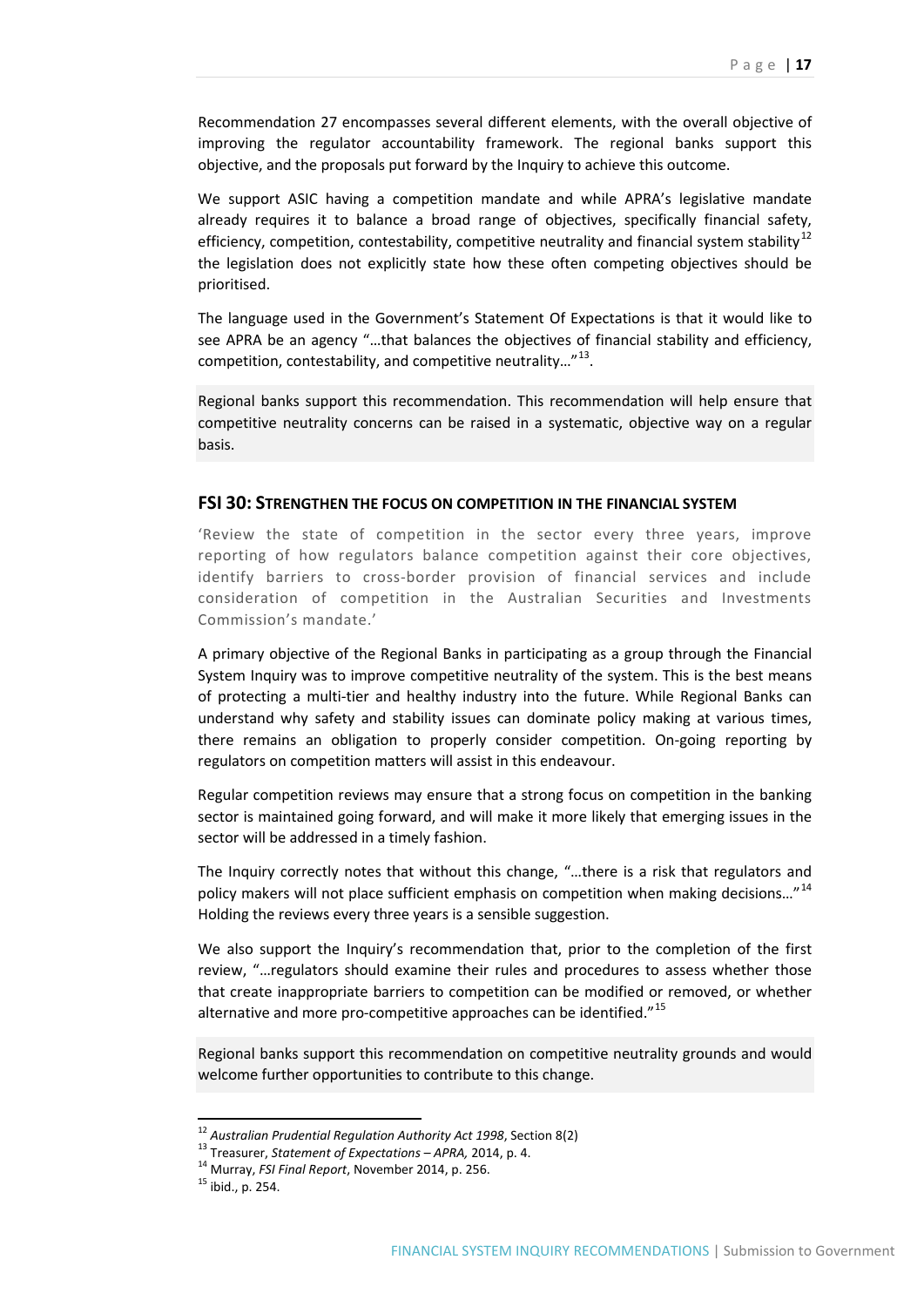#### **FSI 31: COMPLIANCE COSTS AND POLICY PROCESSES**

'Increase the time available for industry to implement complex regulatory change. Conduct post-implementation reviews of major regulatory changes more frequently.'

By definition, smaller banks have less capacity to absorb regulatory costs than do major banks. Regulatory costs are often fixed in nature and the smaller is your customer base, the less accounts there are to spread costs. Consideration of competitive impacts of reform and allowing sufficient time to implement change are means of diffusing this relative cost burden, at least to some extent.

Regional banks strongly support this recommendation on competitive neutrality grounds.

#### **FSI 40: PROVISION OF FINANCIAL ADVICE AND MORTGAGE BROKING**

'Rename 'general advice' and require advisers and mortgage brokers to disclose ownership structures.'

We acknowledge that general advice is not widely understood to be "financial advice" by consumers. Therefore, we believe there is merit in giving further consideration to different and more appropriate terminology and labels which more closely reflect the true nature of information that is termed "general advice" under the law.

Additionally, we support clearer and more effective disclosure of ownership structures across the financial services industry. Specifically, the regional banks support enhanced disclosure in the financial advice and mortgage broking industries. In submissions made to the Inquiry, the regional banks argued strongly that consumers would be more informed if mortgage brokers disclosed their corporate ownership structure.

With major banks now owning a significant portion of the mortgage broking market, the industry's own integrity will depend upon consumer confidence and this will only be achieved with full disclosure. Ownership structure can influence decision making and consumers need to be aware.

Regional banks support this recommendation.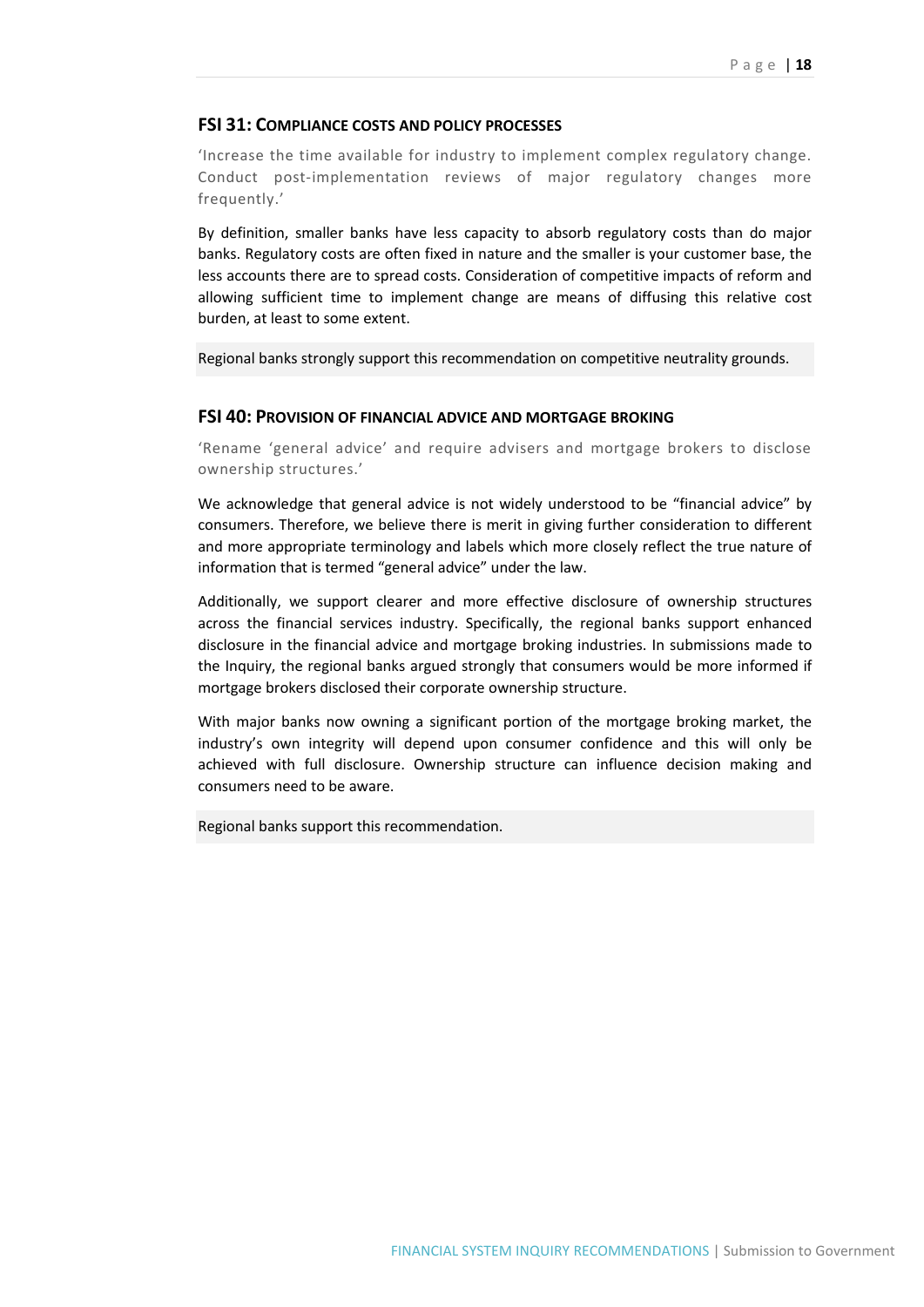### <span id="page-18-0"></span>**6 REFERENCES**

Australian Centre for Financial Studies, (2015) *Basel 3++: Buttons, Belts and Braces.*

Australian Competition and Consumer Commission. (2008). *Merger guidelines.* Canberra.

Basel Committee on Banking Supervision. (2014). *Revisions to the Standardised Approach for credit risk.* Basel, Switzerland: Banks of International Settlements (BIS).

Basel Committee on Banking Supervision. (November 2014). *The G-SIB assessment methodology score calculation.* Basel: BIS.

Hong Kong Monetary Authority, (2015) *Designation of Domestic Systemically Important Authorized Institutions*.

Joye, C. (2015, February 11). Commonwealth Bank reports \$4.6b interim profit. *Sydney Morning Herald*, p. Online.

Murray, D., Davis, K., Dunn, C., Hewson, C., & McNamee, B. (2014). *Financial System Inquiry Final Report.* Canberra: Commonwealth of Australia.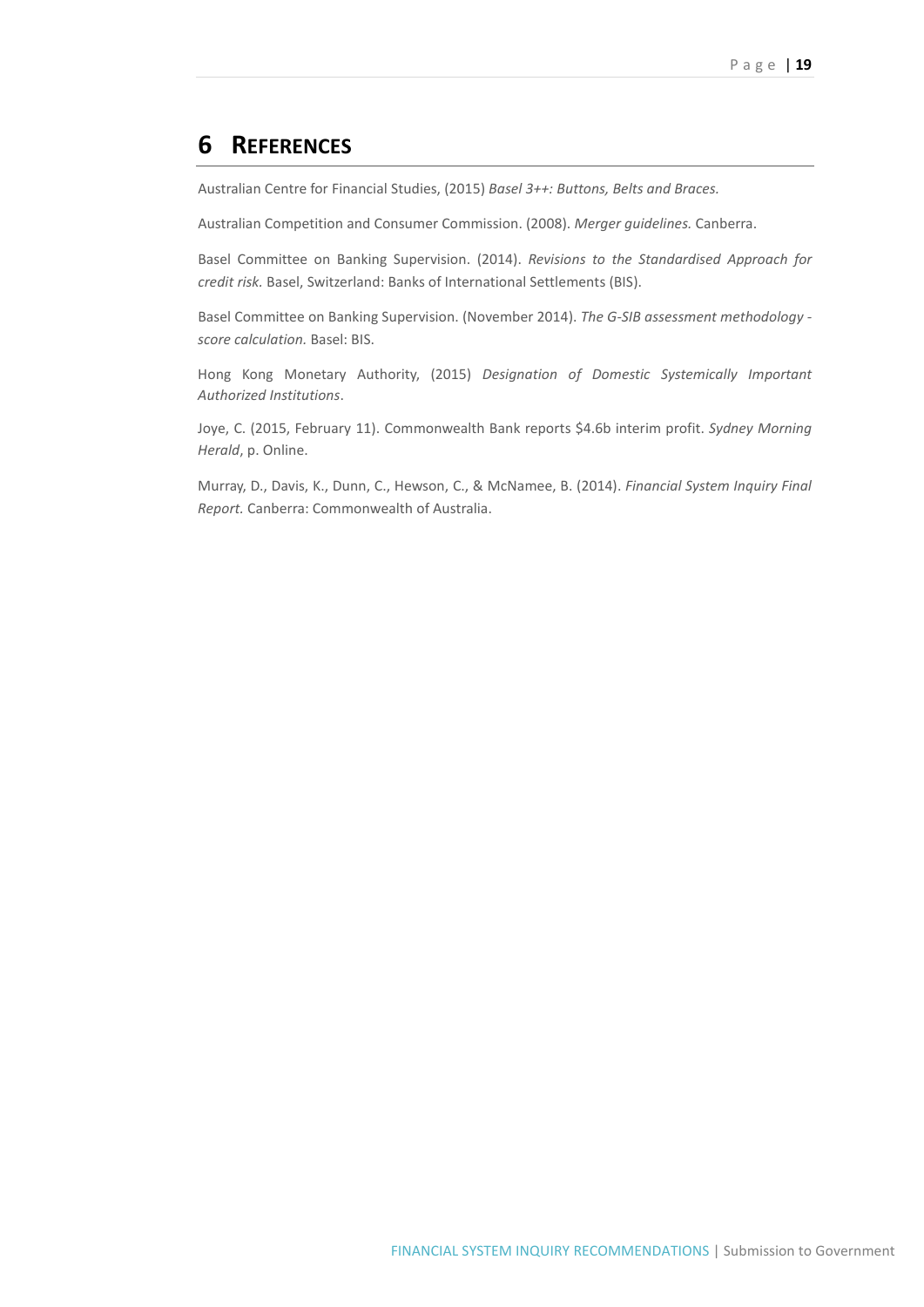# <span id="page-19-0"></span>**APPENDIX A. Excerpt from OECD Economic Surveys Australia – December 2014**

#### Prudential oversight is focusing on the housing market

Strong prudential regulation and oversight undoubtedly helped Australia weather the global financial crisis. Various rules dissuading high-risk lending played a key role. In particular, conservative capital adequacy rules and reduced leverage protected the system and encouraged banks to focus portfolios on domestic and low-risk credit. Indicators show that the banking sector is currently in a strong prudential position; return on equity remains high as do capital adequacy ratios and there remains relatively little problematic debt (Figure 7).

Given the recent rapid increase in house prices, the Australian Prudential Regulation Authority's (APRA's) circulation of new draft guidelines on residential mortgage lending in May 2014 (APRA, 2014a) has been a sound move. For instance, the guidance outlines prudent practices in addressing housing credit risk for deposit taking institution's (ADI's), such as guidance on loan origination criteria, security valuation methods, the management of hardship loans and stress-testing. These guidelines are in addition to a review in 2013 on the loan serviceability standards. Also micro-prudential scrutiny (i.e. scrutiny on an institution-by-institution basis) has intensified, its effectiveness helped by the fact that the four major banks represent the bulk of the banking sector. This said, macro-prudential measures may become appropriate if a general slowing in lending is needed, and as a means of signalling concern and willingness to act to stabilise the financial system as a whole (i.e. announcement effects). Accordingly, the Council of Financial Regulators is continuing to monitor developments in the housing market (particularly in relation to investment housing) and is actively considering additional steps in order to reinforce appropriate lending practices.

#### Banks are strong, but the degree of concentration raises issues

Australia's financial sector is in good health from a prudential perspective but there are concerns, particularly relating to the degree of concentration in banking. The global financial crisis strengthened the already dominant position of the four main banks, as two of them took over smaller banks over this period (Figure 7). Nevertheless, according to

Continued next page…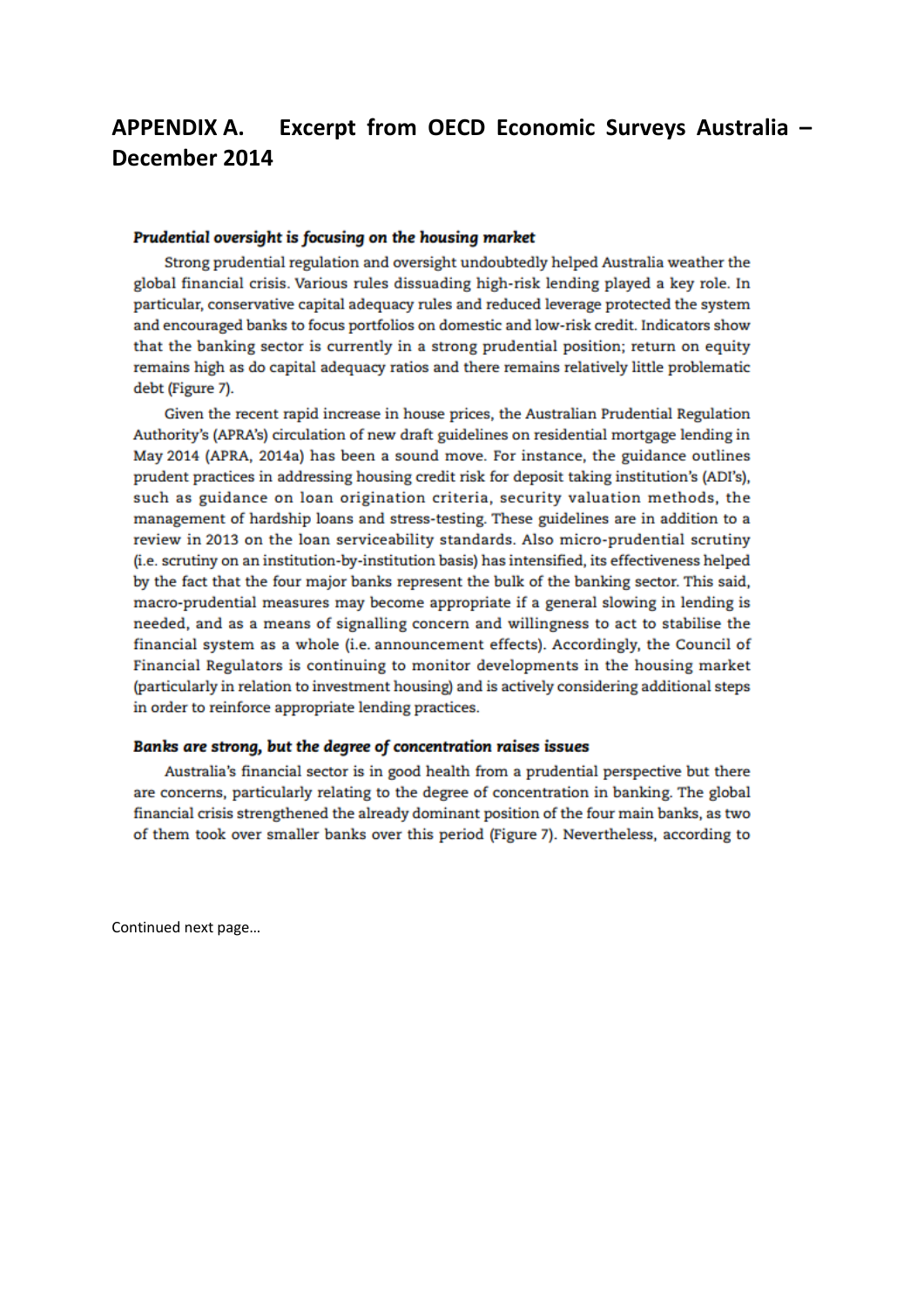ASSESSMENT AND RECOMMENDATIONS



Figure 7. Banking sector indicators

1. Short-term debt and long-term debt are adjusted for movements in foreign exchange rates. Short-term debt includes deposits and intragroup funding from non-residents.

 $2.$ The data refer to the major banks' public reports on net interest margins, excluding St. George Bank and Bankwest prior to the first half of 2009

Source: Reserve Bank of Australia (2014), Banks' Financial Reports; Australian Prudential Regulation Authority (2014). StatLink Nusle http://dx.doi.org/10.1787/888933176458

available indicators it would appear that competition is robust. Indeed, net interest margins are near thirty-year lows and measures of consumer satisfaction are near record highs. However, the concentrated structure of the banking sector leaves no room for complacency for the Australian authorities in ensuring prudence is maintained and that there is strong competition in financial markets. A recent interim report from an inquiry of the financial system contains welcome discussion of these issues alongside suggestions for reform (Murray Report, 2014). It elaborates on avenues to reduce the problem that the four major banks are perceived as too-big-to-fail and, linked to this, that they benefit from a substantial implicit guarantee. For instance, the interim report suggests increasing powers to impose losses on creditors in the event of bank failure. As regards retail markets, the interim report identifies banks as benefitting from differences in risk-weighing systems in mortgage lending and is critical of the degree of competition in superannuation (i.e. pension fund) administrative fees. As regards business financing, the report notably suggests the creation of a credit registry to facilitate lending to small and medium-sized

Continued next page…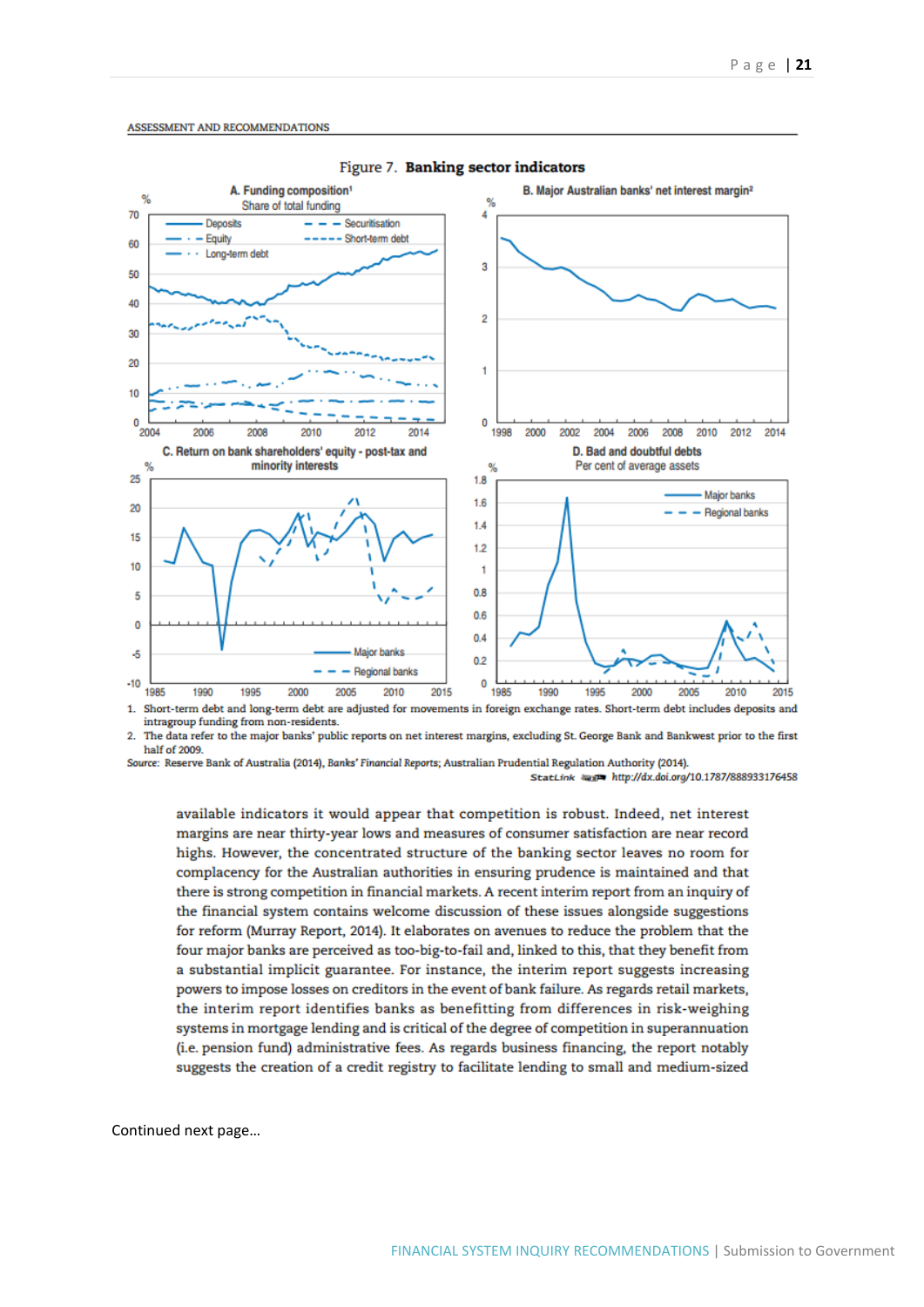enterprises, and proposes facilitating bond financing by making it easier for companies to raise money using vanilla (i.e. simple) bonds. Follow-up on these suggestions for reform will await the final recommendations of the inquiry (which are due in November 2014).

#### Recommendations on ensuring price and financial stability

- Continue intensive monitoring of the housing market; Maintain deep micro-prudential oversight and consider using macro-prudential tools to bolster credit safeguards and signal concern.
- Examine credit and competition issues in the financial sector; Consider reducing banks' implicit guarantees, tackling risk-weighting advantages in mortgage lending, improving credit databases.